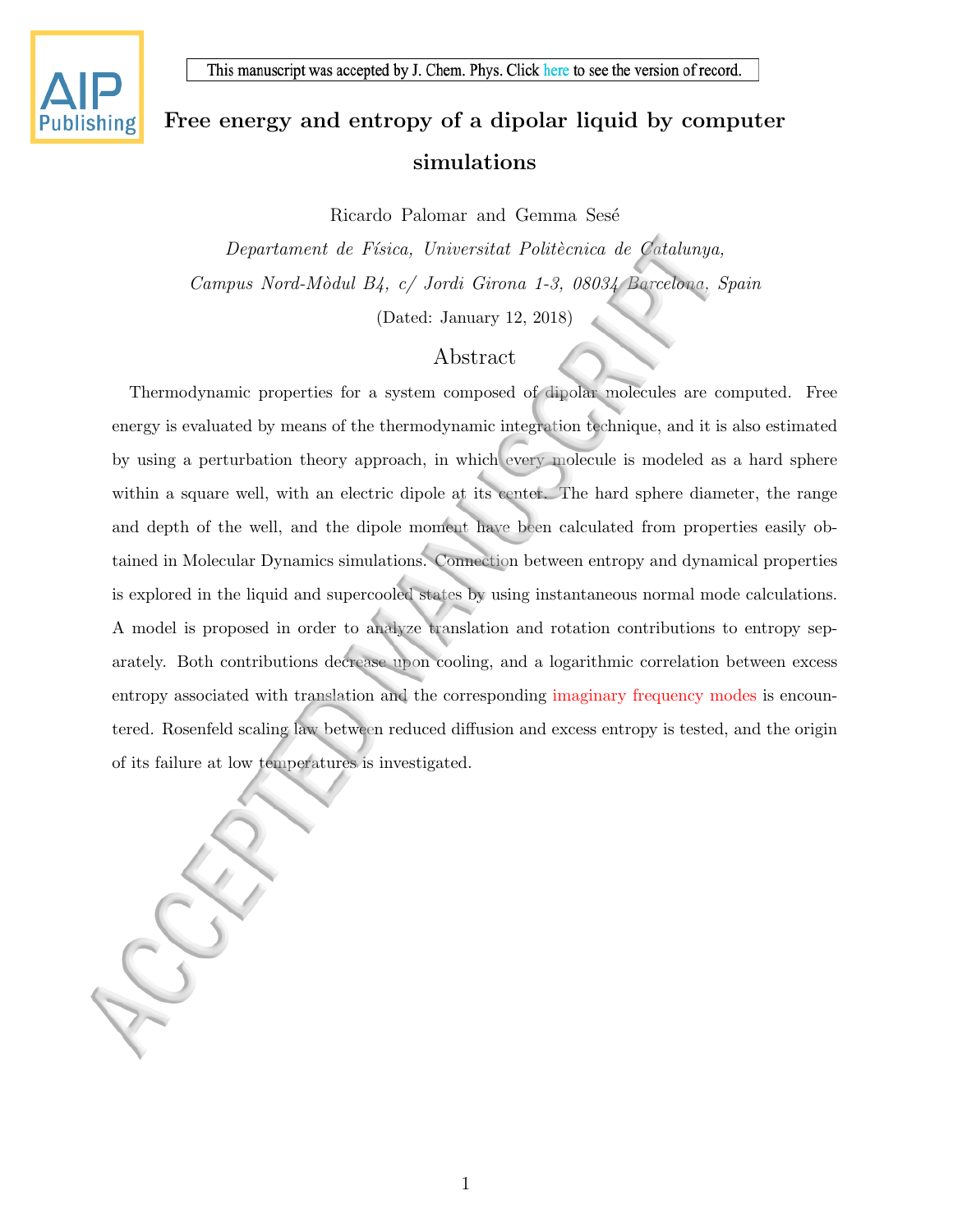# Publishing INTRODUCTION

Unraveling the role of structure and thermodynamics in the dynamics of a supercooled liquid is a long standing problem in condensed matter theory [1–4]. Free energy is a central thermodynamic property of systems in equilibrium which provides a bond between thermodynamics and statistical mechanics, gives information on the stability of a state [5], and permits the evaluation of entropy. An important connection between structure and thermodynamics is made by considering the excess entropy. Excess entropy can also be connected to transport properties, namely to the diffusivity, by means of phenomenological scaling relations [6, 7], which were originally motivated by the success of the variational hard-sphere thermodynamic theory. They are relevant not only to obtain estimates for transport coefficients but also to provide guidelines for theoretical analysis.

Several approaches have been devised to compute free energies. One of the most widely used is the thermodynamic integration technique, which allows the evaluation of free energy differences [8, 9]. Then, the free energy of a state can be obtained, provided that the free energy of a reference state is known. This methodology requires to perform a series of simulations of a system within the thermodynamic path between two states. Perturbation theories have provided useful insights in condensed matter physics for many decades [10], and they can be used to obtain free energy estimates. They allow to relate thermodynamic properties of fluids to the ones of simpler systems described by repulsive potentials, usually hard sphere potentials [11, 12]. Short range and dipole interacions can also be included to model dipolar molecular systems[13–15].

Seminal work within the framework of the inherent structure approach [16] described glass transition as a purely configurational one, and a logarithmic relation between configurational entropy and diffusion was proposed. Excess entropy contains vibrational and configurational terms, but recent works have demonstated that vibrational entropy is fairly small for metallic glasses [17]. Excess entropy can be obtained as a multiparticle correlation expansion. Even though its behavior is well represented by the two-body approximation in some cases, it can be difficult to evaluate for molecular systems.

The main purpose of this work is to investigate correlations between thermodynamic properties and dynamics of a molecular liquid when approaching the supercooled state. The system under study is composed of diatomic molecules with a dipole moment. A pertur-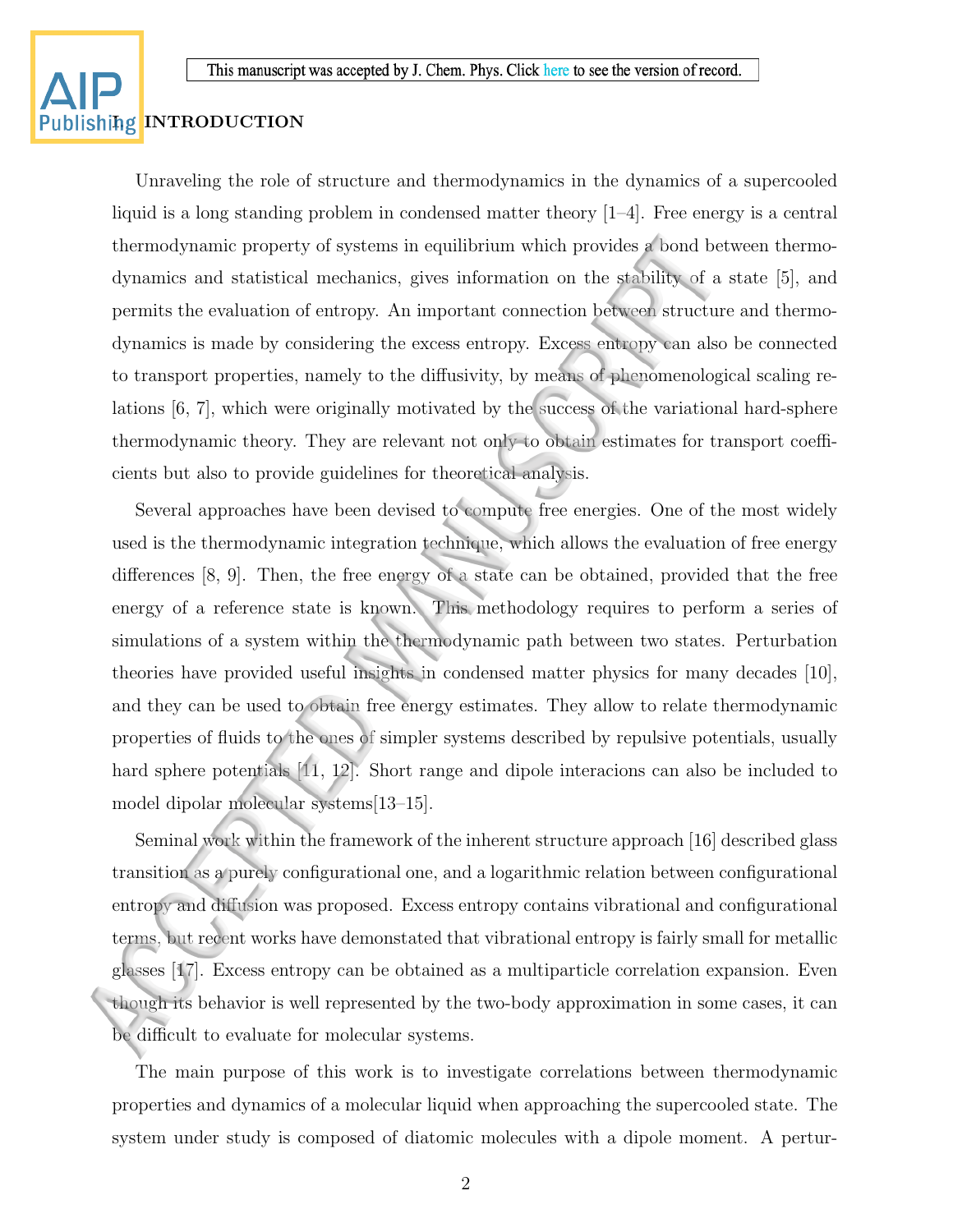

**Publiships i**ve approach is used to estimate the free energy, which involves a new methodology to estimate the parameters characterizing perturbation potentials. They are evaluated so that structural and energetic properties of the system, previously obtained in Molecular Dynamics simulations, are reproduced. Entropy is also evaluated at different temperatures approaching glass transition. In order to connect entropy and short time dynamics, instantaneous normal mode (INM) analysis [18, 19] is undertaken. A methodology is proposed in order to obtain rotational and translational contributions to entropy separately. The validity of the pair entropy approximation, evaluated from pair radial distribution functions [20] is tested. Correlation between excess entropy and the proportion of INM imaginary frequency modes  $(Im-\omega)$  [21] is investigated. Rosenfeld scaling law is also checked and the origin of its failure at low temperatures is analyzed.

The paper is composed of five sections and one appendix, where some technical details concerning the perturbative approach are gathered. In section II the methods used to compute free energy and entropy are described. Details on the molecular model and calculations are included in section III. Results are discussed in section IV. Some concluding remarks are gathered in the final section.

#### II. METHODS

## A. Free energy computations

For a system composed of N atoms, with a hamiltonian  $H(\mathbf{r}^N, \mathbf{p}^N)$ 

$$
H(\mathbf{r}^N, \mathbf{p}^N) = \sum_{i=1}^N \mathbf{p}_i^2 + V(\mathbf{r}^N),
$$
 (1)

the free energy A in the canonical ensemble can be evaluated as

$$
A(N, V, T) = -k_B T \ln \left[ \frac{1}{h^{3N} N!} \int \int \exp \left( -H(\mathbf{r}^N, \mathbf{p}^N) / k_B T \right) d^N \mathbf{p} d^N \mathbf{r} \right]
$$
(2)

The evaluation of the integral in eq. (2) is computationally challenging as it requires a complete sampling of the phase space. Then, alternative approaches have to be considered. Thermodynamic integration (TI) is one of them. By using this methodology, the free energy difference between two states can be obtained. Provided that the free energy of one of the states is known, it is possible to find out the free energy of the other. The methodology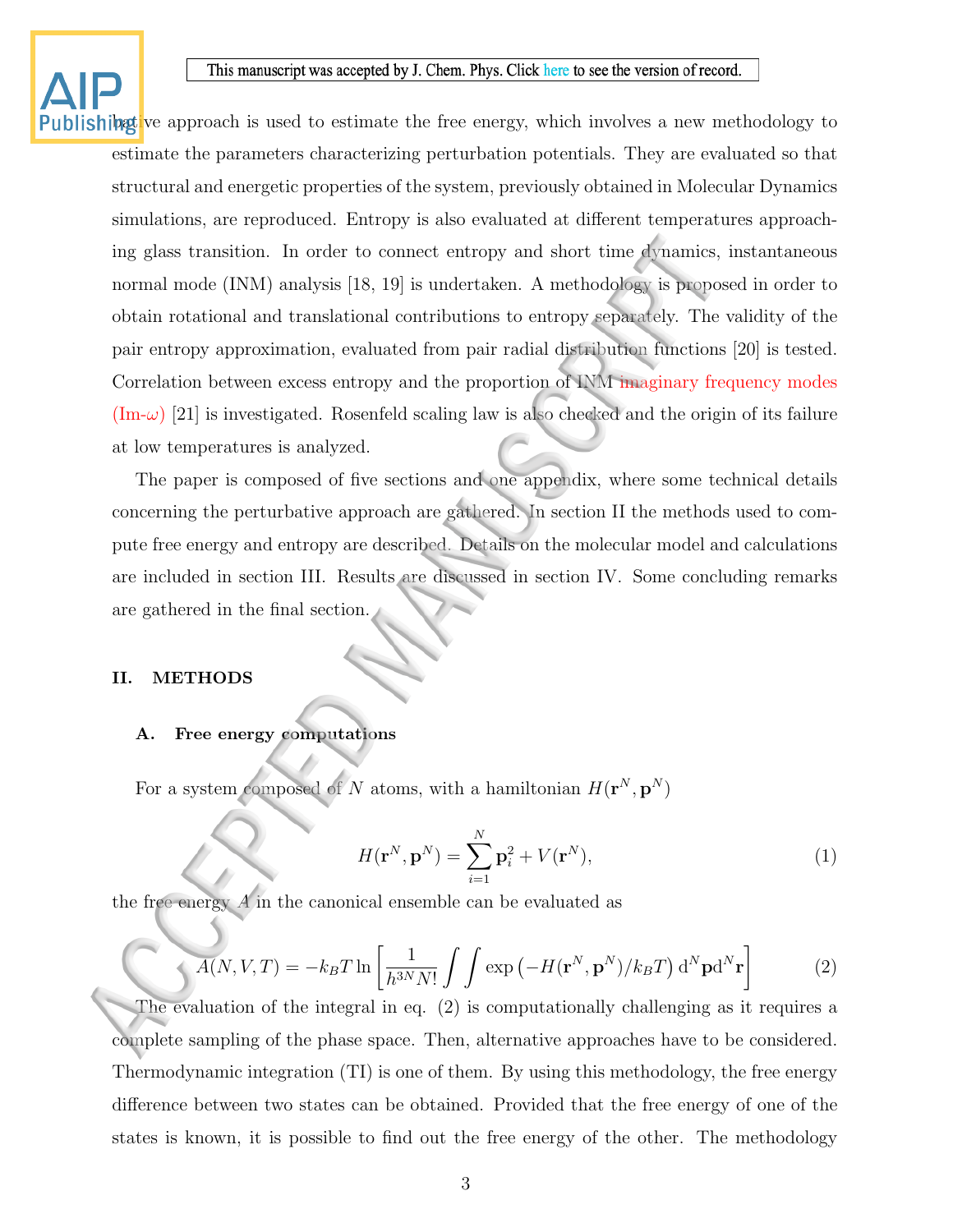**blishing** the choice of a thermodynamic path between the initial  $(A)$  and the final  $(B)$  states.

Any intermediate state with potential energy  $U$  is parameterized by a coupling parameter  $\alpha$ , so that

$$
U(\alpha) = \alpha^k U_A + (1 - \alpha)^k U_B,
$$
\n(3)

where k is an integer,  $U_A$  and  $U_B$  are the potential energies of states A and B respectively, and  $1 \le \alpha \le 0$ . Free energy difference between states A and B can be calculated as [8, 22]

$$
\Delta A = A_B - A_A = \int_1^0 \left\langle \frac{\partial U(\alpha)}{\partial \alpha} \right\rangle_d \, d\alpha,\tag{4}
$$

where  $\langle \cdots \rangle_{\alpha}$  is the Boltzmann average. For a system of diatomic molecules, the reference state is an ideal gas within the rigid rotor approximation [23]. Then,  $U_B = 0$  and

$$
A_B = Nk_B T \left[ \ln \left( \frac{N}{V} \right) + \ln \left( \frac{h^2}{2\pi m_T k_B T} \right)^{3/2} - 1 + \ln \left( \frac{h^2}{8\pi^2 I k_B T} \right) \right].
$$
 (5)

Free energy can also be estimated by means of the perturbation theory approach. According to it, a dipolar molecule can be modeled as a hard sphere particle (HS) within a square well, with an electric dipole embedded at its center. The interacting potential between two molecules with their centres of mass located at a distance  $r$  can be evaluated as

$$
u(r) = u_{HS}(r) + u_{SW}(r) + u_{DD}(r),
$$
\n(6)

where  $u_{HS}(r)$  is the HS repulsive potential

$$
u_{HS}(r) = \begin{cases} \infty, & r < d \\ 0, & r > d \end{cases}
$$
 (7)

being d the HS diameter. For  $u_{SW}(r)$ , the square-well potential,

$$
u_{SW}(r) = \begin{cases} -\epsilon, & d < r < \lambda d \\ 0, & r > \lambda d \end{cases}
$$
 (8)

where  $\lambda$  is the range of attractive forces and  $\epsilon$  is the square well depth. Dipole-dipole energy can be evaluated as

$$
u_{DD}(\mathbf{r}, \hat{\mathbf{n}}_1, \hat{\mathbf{n}}_2) = -\frac{\mu^2}{r^3} D(\mathbf{r}, \hat{\mathbf{n}}_1, \hat{\mathbf{n}}_2),
$$
\n(9)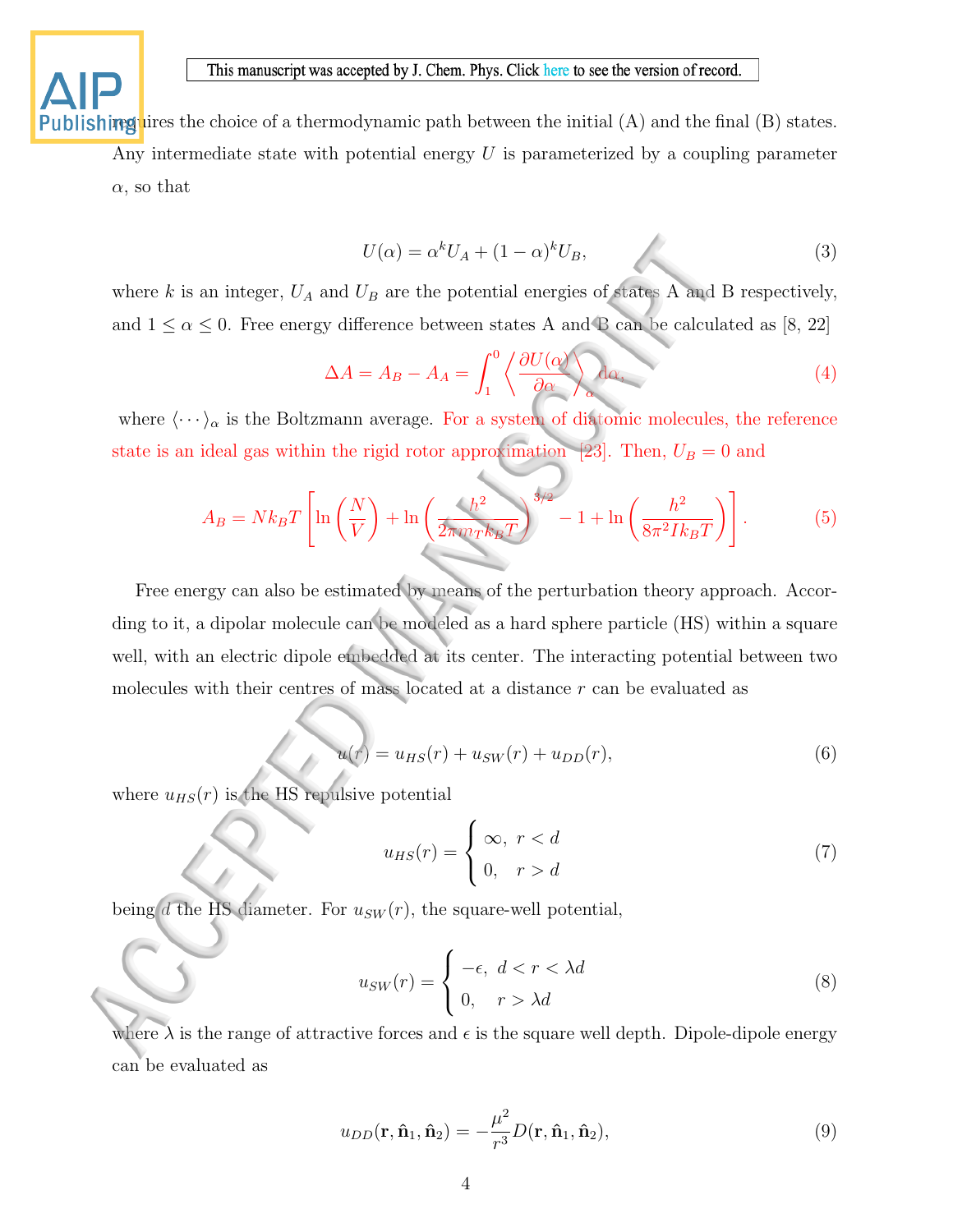

$$
D(\mathbf{r}, \hat{\mathbf{n}}_1, \hat{\mathbf{n}}_2) = 3(\hat{\mathbf{n}}_1 \cdot \hat{\mathbf{r}})(\hat{\mathbf{n}}_2 \cdot \hat{\mathbf{r}}) - \hat{\mathbf{n}}_1 \cdot \hat{\mathbf{n}}_2, \tag{10}
$$

where  $\mu$  is the magnitude of the dipole embedded at the center of the molecule,  $\hat{\mathbf{n}}_i$  is a unit vector in the direction of dipole i and  $\hat{\mathbf{r}}$  is a unit vector in the direction of  $\mathbf{r} = \mathbf{r}_2 - \mathbf{r}_1$ , being  $\mathbf{r}_1$  and  $\mathbf{r}_2$  the positions of the centres-of-mass of molecules 1 and 2 respectively.

Within the Barker-Henderson (BH) perturbation theory framework [11, 12], the thermodynamic properties of a real system can be evaluated by means of an expansion around their values at a reference system. In the modeling of a dipolar system, an ensemble of HS can be considered as the reference system, while the square well and dipole-dipole interactions are treated as perturbations. Free energy can be evaluated as

$$
A = A_{HS} + A_{SW} + A_{DD} + A_R, \tag{11}
$$

where  $A_{HS}$  is the free energy of the HS system, and  $A_{SW}$  and  $A_{DD}$  are the contributions associated to the square well and to the dipole-dipole interactions.  $A_R$  is included to take into account the contribution of rotational degrees of freedom

$$
\frac{A_R}{Nk_BT} = \ln\left(\frac{h^2}{8\pi^2Ik_BT}\right) \tag{12}
$$

being  $I$  the molecular moment of inertia. By asuming the Carnahan-Starling  $(CS)$  equation of state [24] for the HS system,

$$
\frac{A_{HS}}{Nk_BT} = \ln\left(\frac{h^2}{2\pi mk_BT}\right)^{3/2} + \ln\rho - 1 + \frac{4y - 3y^2}{(1 - y)^2}
$$
(13)

where  $y = \pi/6\rho d^3$  is the packing fraction and m is the molecular mass.

 $A_{SW}$  and  $A_{DD}$  can be evaluated by using Taylor power series expansions of the inverse of the temperature. For the square-well potential term,

$$
A_{SW} = \left(\frac{\epsilon}{k_B T}\right) A_{1,SW} + \left(\frac{\epsilon}{k_B T}\right)^2 A_{2,SW} + \dots
$$
 (14)

First-order perturbation term  $A_{1,SW}$  can be calculated by means of the two-body distribution function of the representative HS fluid. Second-order perturbation term  $A_{2,SW}$  involves three- and four-order radial distribution functions. Nevertheless, the so called microscopic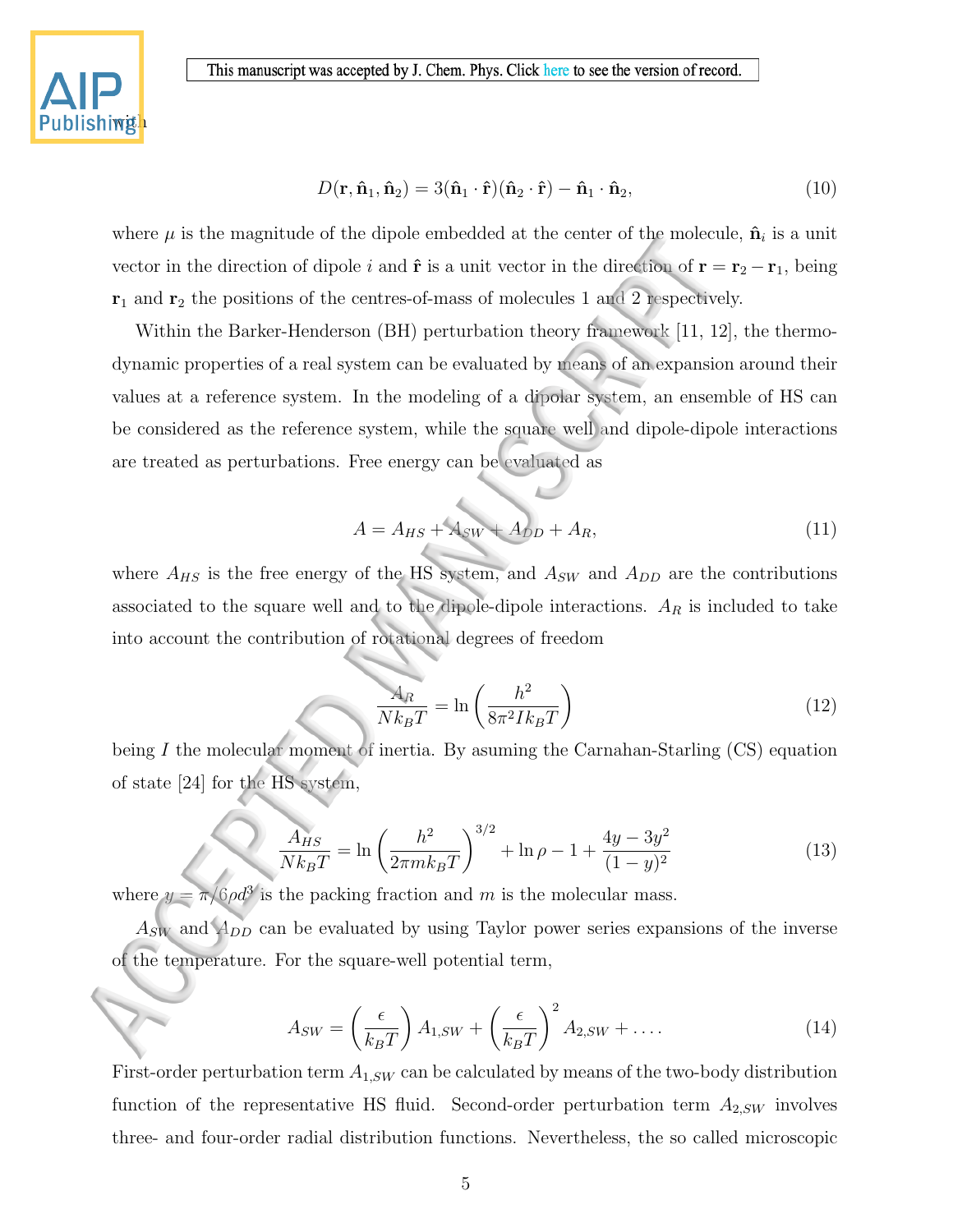Publishing roximation allows to relate this term to the two-body distribution function, as shown in the Appendix.

By neglecting third-order contributions in eq. (14), the potential energy associated to the square-well can be evaluated as

$$
E_{SW} = \left(\frac{\partial(\beta A_{SW})}{\partial \beta}\right) = \left(\frac{\epsilon}{k_B T}\right) A_{1,SW} + 2\left(\frac{\epsilon}{k_B T}\right)^2 A_{2,SW}.\tag{15}
$$

For asymmetric molecules, it can be more convenient to model the molecular core as a hard prolate ellipsoid of semi-axes a and  $b = c$ , instead of a HS. The corresponding analytical formulas for the first- and second-order perturbation terms are given in the Appendix.

By means of a perturbation theory for polar fluids [13, 14] it is possible to evaluate  $A_{DD}$ according to

$$
A_{DD} = \left(\frac{\mu^2}{k_B T}\right) A_{1,DD} + \left(\frac{\mu^2}{k_B T}\right)^2 A_{2,DD} + \left(\frac{\mu^2}{k_B T}\right)^3 A_{3,DD} + \dots
$$
 (16)

where  $\mu$  is the molecular electric dipole.  $A_{1,DD}$  is null because of the symmetry of the interaction. The second and third terms can be evaluated analytically from structural parameters of the reference HS system (see Appendix).

Given that series (16) is slowly convergent, the sum of infinite terms can be written as a sum of Padé  $[14, 25]$ 

$$
A_{DD} = \left(\frac{\mu^2}{k_B T}\right)^2 \frac{A_{2,DD}}{1 - \left(\frac{\mu^2}{k_B T}\right) \frac{A_{3,DD}}{A_{2,DD}}}.
$$
\n(17)

The Padé approximation is accurate at high temperatures and provides a good description of thermodynamic properties, such as free energy [25, 26].

Finally, the potential energy associated to the dipole-dipole interaction is related to the corresponding free energy perturbation terms by means of

$$
E_{DD} = 3A_{DD} - \left(\frac{\mu^2}{k_B T}\right)^2 \frac{A_{2,DD} - 2\left(\frac{\mu^2}{k_B T}\right) A_{3,DD}}{\left[1 - \left(\frac{\mu^2}{k_B T}\right) \frac{A_{3,DD}}{A_{2,DD}}\right]^2}.
$$
(18)

It should be noted that the model requires four ad-hoc parameters, namely the HS diameter d, and the energetic parameters  $\epsilon$ ,  $\lambda$  and  $\mu$ .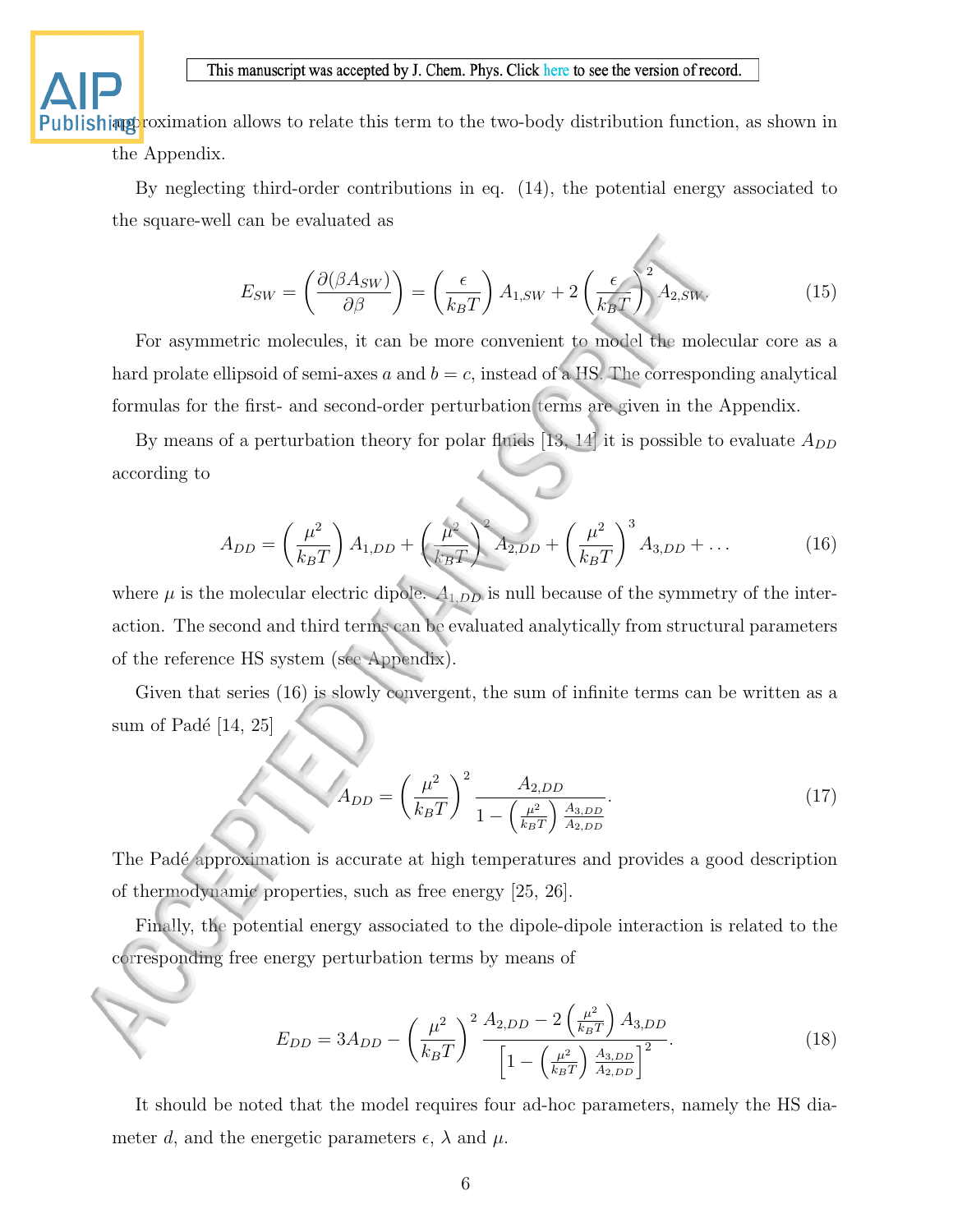### blishing<sup>3</sup>. Instantaneous Normal Mode Analysis

The potential energy of a system at a given time  $t$  can be approximated as a series expansion around the configuration  $\mathbf{R}_{o} = {\{\mathbf{r}_{o}\}}^{\mathbf{N}}$  at time  $t_o$ 

$$
U(\mathbf{R}) = U(\mathbf{R}_o) - \mathbf{F}(\mathbf{R}_o) \cdot (\mathbf{R} - \mathbf{R}_o) + \frac{1}{2} (\mathbf{R} - \mathbf{R}_o) \cdot \mathbf{D}(\mathbf{R}_o) \cdot (\mathbf{R} - \mathbf{R}_o)
$$
(19)

where  $\mathbf{R}(t) = {\{\mathbf{r}\}}^{N}$  is the mass-weighted coordinates vector at time t. For a diatomic molecule with  $5N$  degrees of freedom, the vector force  $\mathbf{F}$  is a  $5N$ -dimensional vector whose components are

$$
[\mathbf{F}]_{j\mu} = -\frac{\partial U}{\partial r_{j\mu}},\tag{20}
$$

D

and **D** is the  $5N \times 5N$  dynamical matrix

$$
[\mathbf{D}]_{j\mu,k\nu} = \frac{\partial^2 U}{\partial r_{j\mu} \partial r_{k\nu}}.
$$
\n(21)

One approach to specify the mass-weighted rotation coordinates requires the use of Euler angles<sup>[18]</sup>. Then, for molecule  $j$ 

$$
r_{j\mu} = \begin{cases} m^{1/2}x_j, & m^{1/2}y_j, & m^{1/2}z_j \mu = \{1, 2, 3\} \\ I^{1/2}\theta_j, & I^{1/2}\sin\theta_{oj}\phi_j & \mu = \{4, 5\} \end{cases}
$$
(22)

If  $U(R_o)$  is the unitary matrix that diagonalizes  $D(R_o)$ , then the eigenvalues of the dynamical matrix are given by

$$
\omega_{\alpha}^{2} = [\mathbf{U} \cdot \mathbf{D} \cdot \mathbf{U}^{t}]_{\alpha\alpha} \qquad \alpha = \{1, ..., 5N\},
$$
\n(23)

where  $U^t$  is the transpose of U. The set of 5N eigenvalues  $\omega_\alpha^2$  are the squares of normal mode frequencies. For a liquid, the first derivative term  $\bf{F}$  does not vanish, and the Hessian has negative eigenvalues, that is, Im- $\omega$  modes. Some of these modes are related to diffusion [27].

Density of states (DOS)  $\rho(\omega)$  is obtained after averaging over liquid configurations

$$
\rho(\omega) = \frac{1}{5N} \left\langle \sum_{\alpha=1}^{5N} \delta(\omega - \omega_{\alpha}) \right\rangle.
$$
\n(24)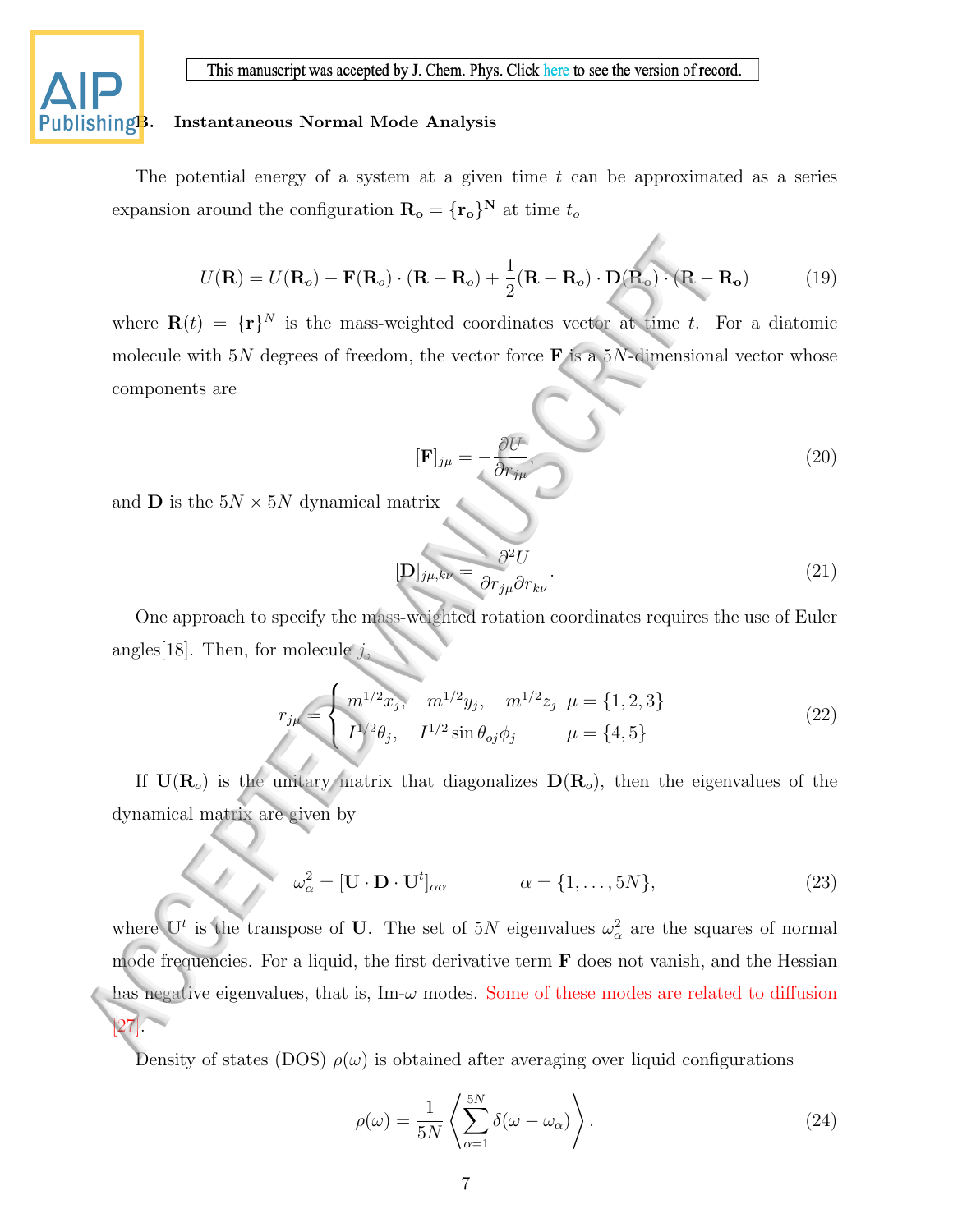

**Publishing** or a spectrum of frequencies normalized to unity, the fraction of real frequencies or stable modes  $(k = s)$  and imaginary frequencies or unstable modes  $(k = u)$  can be obtained as

$$
f_k = \int_k \rho(\omega) d\omega.
$$
 (25)

Translational and rotational frequencies within the DOS spectrum can be identified by considering projectors

$$
[\mathbf{P}_{T}]_{j\mu,k\nu} = \begin{cases} \delta_{jk}\delta_{\mu\nu} & \mu, \nu \leq \{3\} \\ 0 & \mu, \nu = \{4,5\} \end{cases}
$$
 (26)

$$
[\mathbf{P}_R]_{j\mu,k\nu} = \begin{cases} \delta_{jk}\delta_{\mu\nu} \mu, \nu = \{4, 5\} \\ 0 \mu, \nu \leq \{3\} \end{cases}
$$
(27)

Then,  $P_T + P_R = 1$ . Translation and rotation spectra are given by

$$
\rho_T(\omega) = \frac{1}{5N} \left\langle \sum_{\alpha=1}^{5N} [\mathbf{P'_T}]_{\alpha\alpha} \delta(\omega - \omega_\alpha) \right\rangle
$$
\n(28)

$$
\rho_R(\omega) = \frac{1}{5N} \left\langle \sum_{\alpha=1}^{5N} [\mathbf{P'_R}]_{\alpha\alpha} \delta(\omega - \omega_\alpha) \right\rangle, \tag{29}
$$

where  $\mathbf{P}_T^\prime$  and  $\mathbf{P}_R^\prime$  result from the diagonalization of projectors whose components are defined in eqs. $(26)$  and  $(27)$ , namely

$$
\mathbf{P}_T' = \mathbf{U} \cdot \mathbf{P}_T \cdot \mathbf{U}^t
$$

$$
\mathbf{P}_R' = \mathbf{U} \cdot \mathbf{P}_R \cdot \mathbf{U}^t.
$$

## C. Excess Entropy

Entropy  $(S)$  is related to free energy according to  $S = (A - E)/T$ , being E the internal energy and T the temperature. Excess entropy  $(S_{exc})$  can be defined by means of

$$
S = S_{id} + S_{exc},\tag{30}
$$

where  $S_{id}$  is the entropy of an ideal gas at the same density and temperature. For a monoatomic system composed of N particles of mass  $m$  in a volume V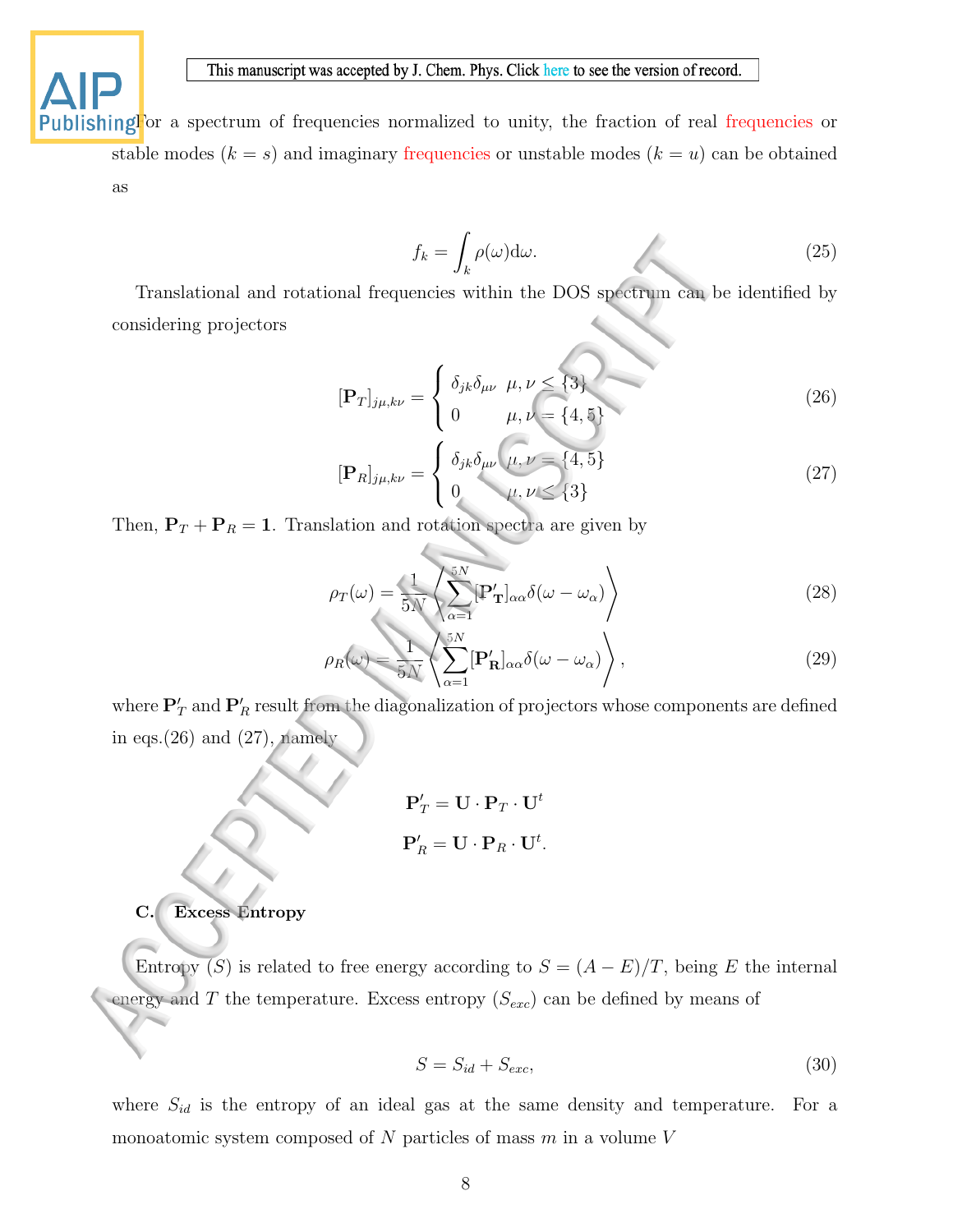

$$
\frac{S_{id}}{Nk_B} = -\ln\left(\frac{h^2}{2\pi mk_B T}\right)^{3/2} - \ln\left(\frac{N}{V}\right) + \frac{5}{2}.
$$
 (31)

 $S_{exc}$  is the so called *excess entropy*, which can be expanded as a series [20]

$$
S_{exc} = S_2 + S_3 + \dots \tag{32}
$$

 $S_n$  can be obtained from integration of n-particle distribution functions. This approach has been used to estimate the entropy of simple liquids [20, 28, 29]. Although the convergence of the series expansion (32) is slow, specially at high densities, sometimes it is possible to approximate  $S_{exc} \approx S_2$  because the three body contribution  $S_3$  partially cancels four-body and higher order terms. Indeed, several authors found that  $S_2$  accounts for around 85% of the total excess entropy [20, 29]. For a homogeneus and isotropic liquid, the two-body contribution  $S_2$  can be evaluated as

$$
\frac{S_2}{Nk_B} = -\frac{1}{2}\rho \int [g(r)\ln g(r) - g(r) + 1] \mathrm{d}\mathbf{r},\tag{33}
$$

where  $\rho$  is the number density and  $g(r)$  is the pair radial distribution function.

A new approach is proposed in order to obtain rotational and translational contributions to the total entropy of a molecular system separately. It assumes that the system is composed by a gas-like subsystem composed of  $N_g = qN$  molecules and a solid-like subsystem containing  $N_s = (1 - q)N$  molecules, being N the total number of molecules in the sample. Then, the total entropy is the superposition of gas-like  $(S_q(q))$  and solid-like  $(S_s(q))$ contributions

$$
S = S_g(q) + S_s(q). \tag{34}
$$

 $S_q(q)$  includes low frequency processes which are mainly associated with diffusion. For a system of diatomic molecules, it is evaluated by using the free rigid rotor approximation

$$
\frac{S_g(q)}{Nk_B} = q \left[ -\ln\left(\frac{h^2}{2\pi mk_B T}\right)^{3/2} - \ln\left(\frac{qN}{V}\right) - \ln\left(\frac{h^2}{8\pi^2 I k_B T}\right) + \frac{7}{2} \right].
$$
 (35)

 $S_s(\bar{q})$  is evaluated from the real frequencies branch of spectrum  $\rho(\omega)$ ,

$$
\frac{S_s(q)}{Nk_B} = 5(1-q)\int_{real} \left[\frac{x_o}{\exp(x_o) - 1} - \ln(1 - \exp(-x_o))\right] \rho(\omega) d\omega, \tag{36}
$$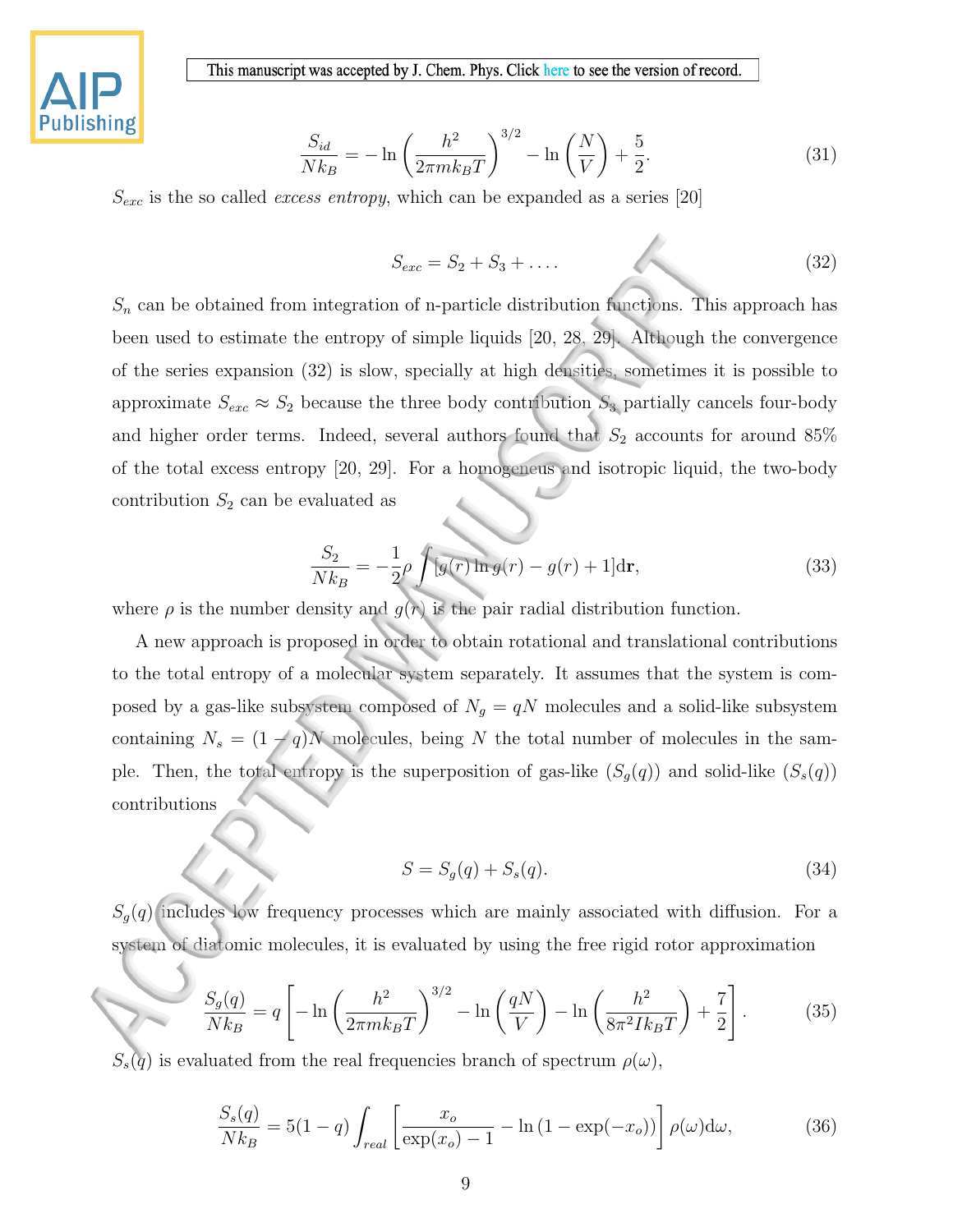**Publishing** e<sub>nd</sub>  $\rho(\omega)$  has been normalized to unity, and  $x_o = \hbar \omega / k_B T$ . For  $q = 1$ , the entropy of the system equals that of a gas, while for  $q = 0$  it is that of a crystal. From eq. (34), and using results from eqs. (35) and (36), it is possible to obtain the gas-weight parameter q at each temperature.

This approach is inspired by the 2PT methodology [30], although some differences are to be noted. First, they obtain spectra after Fourier transforming velocity autocorrelation functions, whereas DOS spectra evaluated from INM analysis are used in our approach. In addition, their HS reference system is replaced by the rigid rotor model because the latter allows to consider one single weight parameter  $q$  for both translation and rotation terms. Finally, the q parameter is defined on purely thermodynamic grounds, whereas a dynamical definition is used in the 2PT approach.

Total entropy includes a translation  $(S^T)$  and a rotation  $(S^R)$  contribution  $(S = S^T + S^R)$ . They can be obtained by means of

$$
S^{\alpha} = S^{\alpha}_{g}(q) + S^{\alpha}_{s}(q), \qquad (37)
$$

where  $\alpha = \{T, R\}$ . For the gas-like subsystem,

$$
S_g^T(q) = qNk_B \left[ -\ln\left(\frac{h^2}{2\pi mk_B T}\right)^{3/2} - \ln\left(\frac{qN}{V}\right) + \frac{5}{2} \right]
$$
(38)

$$
S_g^R(q) = qNk_B \left[ -\ln\left(\frac{h^2}{8\pi^2 I k_B T}\right) + 1 \right].
$$
 (39)

Entropy associated with the solid-like subsystem is evaluated by means of

$$
S_s^{\alpha}(q) = n_{\alpha}(1-q)Nk_B \int_{real} \left[ \frac{x_o}{\exp(x_o) - 1} - \ln(1 - \exp(-x_o)) \right] \rho_{\alpha}(\omega) d\omega, \tag{40}
$$

where  $n_T = 3$ ,  $n_R = 2$  and  $x_o = \hbar \omega / k_B T$ , and only real frequencies branches of  $\rho_\alpha(\omega)$  are used.

## III. MOLECULAR MODEL AND DETAILS OF THE CALCULATIONS

The system under investigation (MeO) is composed of rigid neutral molecules, with two interacting sites whose masses are those of oxygen (O) and of the methyl (Me) group. Charges have been assigned to both sites so that the molecular dipole equals that of methanol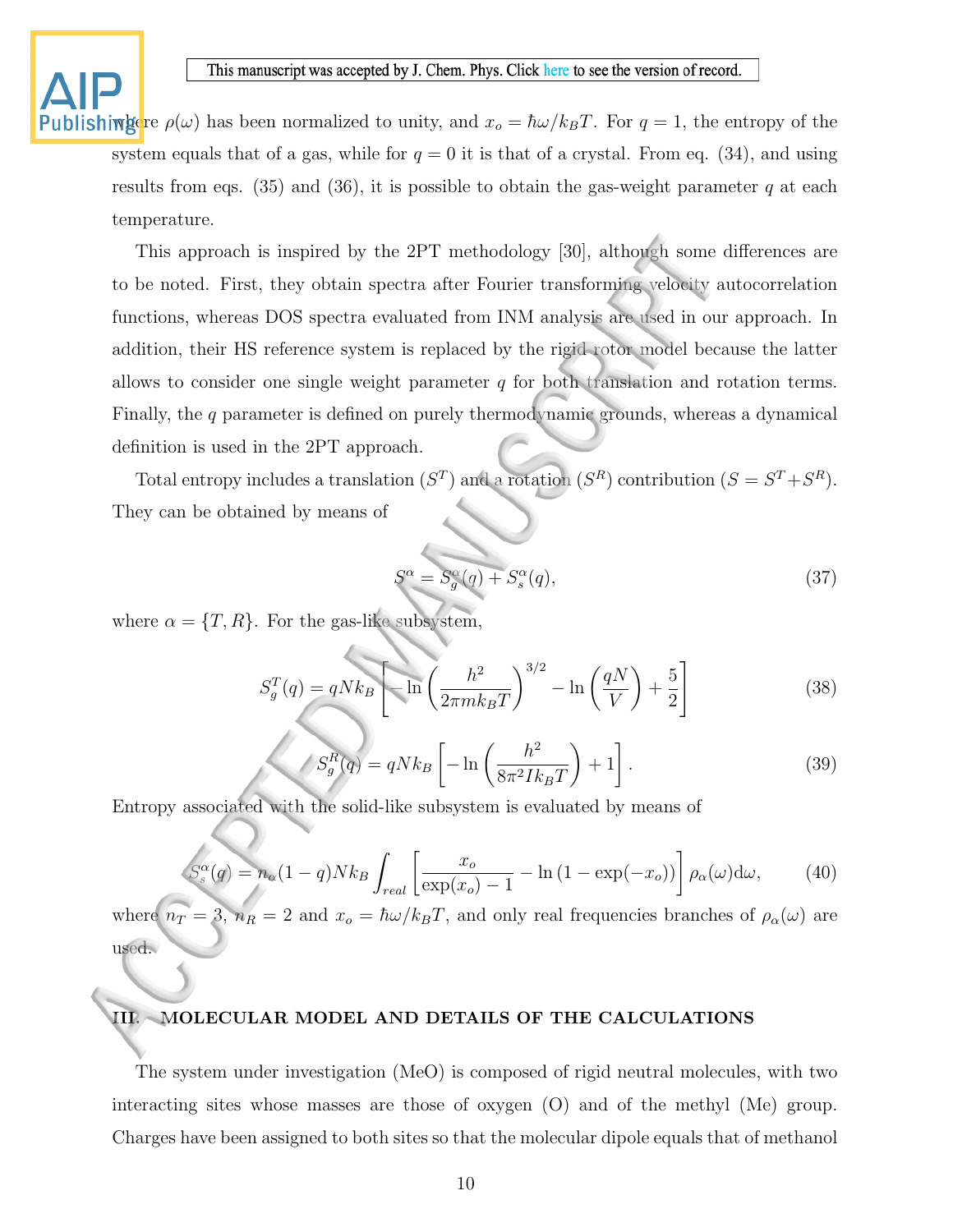**Publishims** ecules  $(2.22 \text{ D})$ . Then, the molecular model is very similar to the one used to simulate methanol with the exception of the ability to set up hydrogen bonds.

Short range interactions have been evaluated by means of the OPLS potential [31]. Then, the potential energy for each pair of sites belonging to different molecules consists of a Lennard-Jones part and a coulombic term

$$
u(r_{ij}) = 4\epsilon_{ij} \left[ \left( \frac{\sigma_{ij}}{r_{ij}} \right)^{12} - \left( \frac{\sigma_{ij}}{r_{ij}} \right)^6 \right] + \frac{q_i q_j}{r_{ij}} \tag{41}
$$

Potential parameters are gathered in table I. The model was proposed by Hirata and Levy[32], and it has been investigated at liquid [33] and supercooled conditions [34–36]. Bond lenghts have been kept at their equilibrium values by means of the Shake method [8]. Ewald summation [8] has been used in the calculation of electrostatic interactions.

The system consists of  $N = 1000$  molecules and it has been equilibrated in the canonical ensemble at  $T = 298$  K with a density of 0.787 g/cm<sup>3</sup>. Then, the sample has been quenched at constant pressure in a stepwise manner with  $\Delta T = -5$  K. Every change in temperature has been followed by a thermalization period in the  $(N, P, T)$  ensemble. Along the cooling process, some temperatures have been selected. For each of them, additional equilibration times have been performed, ranging from 250 ps to 1750 ps at the highest and the lowest temperature respectively. Subsequently, production runs have been carried out in the  $(N, V, T)$  ensemble, which have been used to evaluate radial distribution functions, diffusion coefficients and energetic values. Temperature and pressure have been controlled by means of the algorithm proposed by Berendsen  $et$   $al.$  [37].

Free energy has been evaluated with the TI technique and also by using a perturbative approach. For a model system, convergence of both methodologies is particularly relevant. As for the TI technique, evaluation of the integrand in eq.(4) requires to perform a series of MD simulations, where the interacting potentials between sites i and j depend on the  $\alpha$ parameter as follows [38]

$$
u(\alpha, r_{ij}) = 4\epsilon_{ij} \left[ \frac{1}{[\alpha_o(1-\alpha)^m + (r_{ij}/\sigma_{ij})^6]^2} - \frac{1}{\alpha_o(1-\alpha)^m + (r_{ij}/\sigma_{ij})^6} \right] + \frac{q_i q_j}{[\alpha_o(1-\alpha)^m + r_{ij}^2]^{1/2}}
$$
(42)  

$$
U_A = \sum_{i < j} u(\alpha, r_{ij}).
$$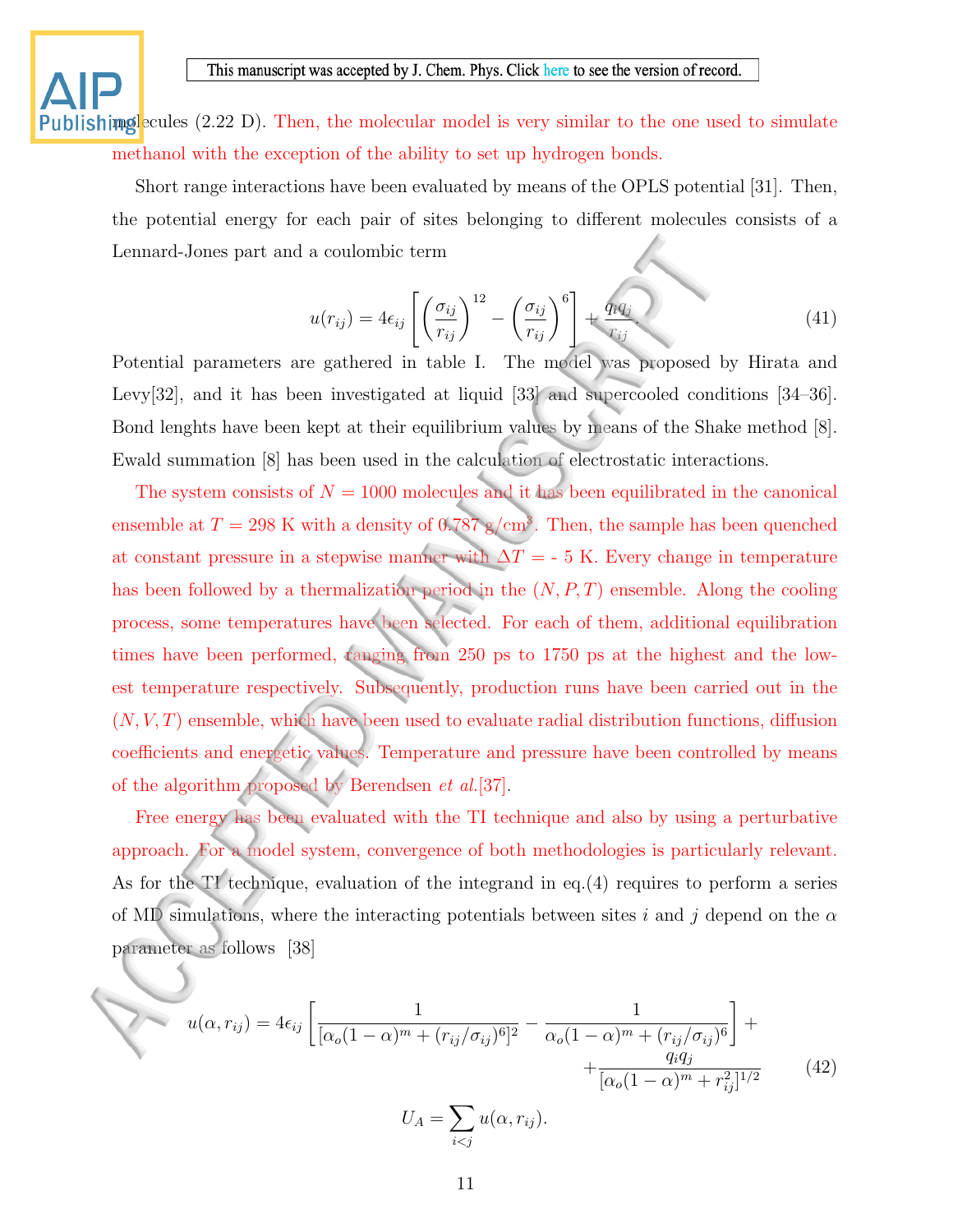

**Publishing** have considered  $m = 2$  and  $\alpha_o = 0.5$ . In addition, a non-linear scaling with  $k = 4$ has been used in eq.(3). Previous works have proven that these values ensure avoidance of singularities and reasonable computational times for a variety of liquids [39].

MD simulations with different  $\alpha$  values have been performed ( $\Delta \alpha = 0.1$  when approaching the ideal state and  $\Delta \alpha = 0.05$  otherwise) in order to obtain derivatives of the potential energy. Twenty simulations starting from independent equilibrated configurations have been undertaken for each  $\alpha$ -point, and each of them has been followed by a 30 ps production run. A cubic spline fitting has been used to perform numerical integration in eq.(4). No differences have been obtained when considering a 6-degree polynomial fitting procedure.

In order to undertake INM analysis, smaller samples of  $N = 216$  molecules have been simulated. For each temperature, we have selected 100 equally spaced independent configurations, from which the hessian has been calculated and diagonalized to obtain eigenfrequencies. Time intervals between configurations range from 1 ps at room temperature to 20 ps at the lowest analyzed temperature. No significant dependence on molecular coordinates has been observed for MeO, in agreement with previous findings on linear rigid molecules [40].

#### IV. RESULTS

## A. Free Energy

Results for the derivative of the potential energy, integrand of eq.(4) are displayed in figure 1. It is apparent that changes are more abrupt for larger  $\alpha$  values, and that no discontinuity is observed. Free energy difference  $\Delta A$  obtained by the TI technique is -1.91 kcal/mol, and it is obtained from eq. (5) that  $A_B = -9.24$  kcal/mol, which lead to  $A =$ -11.15 kcal/mol for MeO.

In order to analyze perturbation theory predictions, it is necessary to estimate the diameter for the HS model associated with the MeO molecule, which will be evaluated taking into account the effective hard core diameters for O  $(d<sub>O</sub>)$  and Me  $(d<sub>Me</sub>)$  sites. They can be obtained from the soft-core diameters  $\sigma_O$  and  $\sigma_{Me}$  [11, 12]

$$
d_i = \int_0^{\sigma_i} [1 - \exp(-\frac{u_{LJ}^{(i)}(r)}{k_B T})] dr, \qquad i = \{O, Me\},
$$
 (43)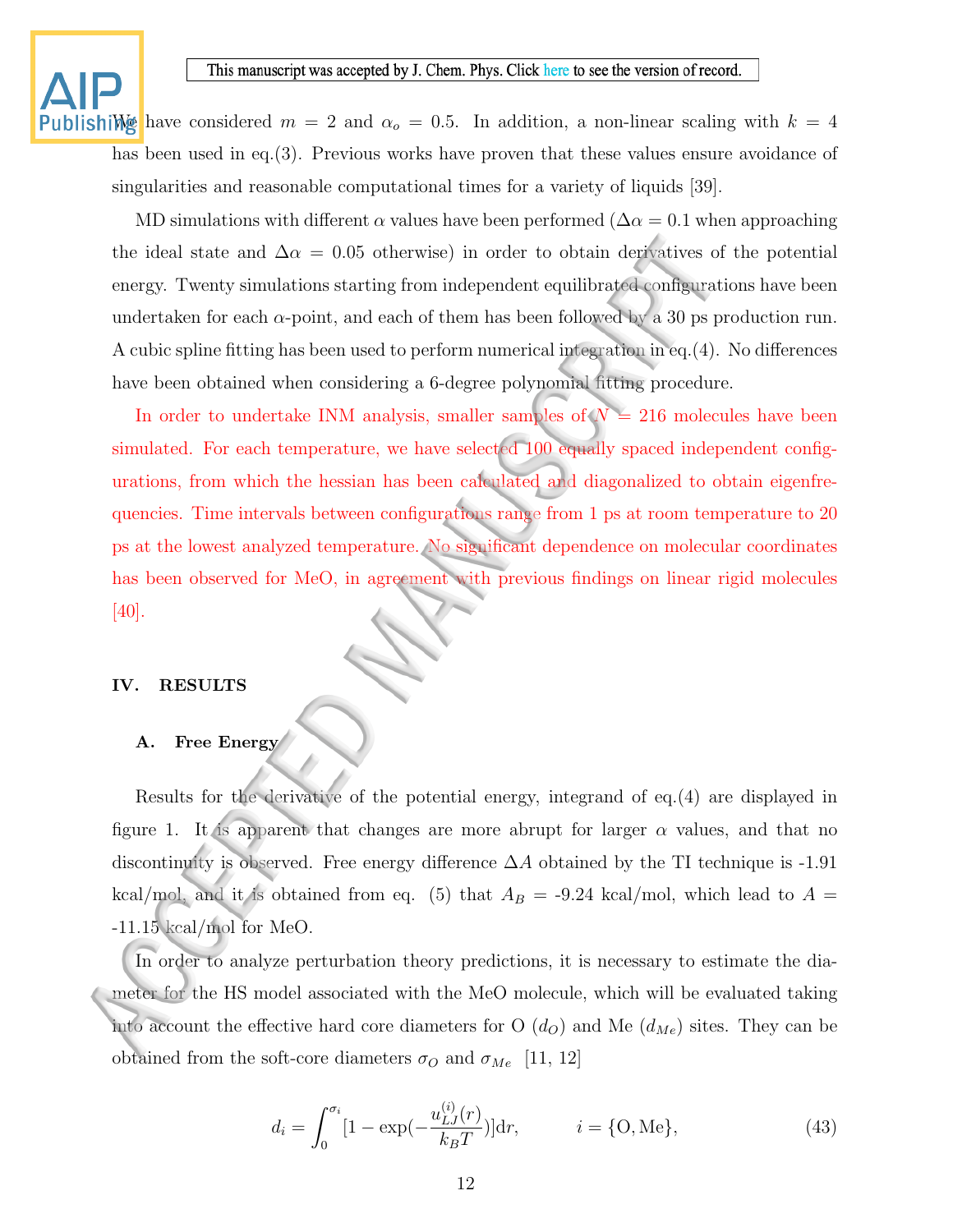$\mathbb{W}$ g<sup>(re u<sup>(i)</sup>)(r) is the Lennard-Jones potential associated with a fluid of *i*-sites. By using the</sup> values for the parameters  $(\varepsilon_i, \sigma_i)$  reported in table I, it is obtained that  $d_O = 2.89\text{\AA}$  and  $d_{Me} = 3.57 \text{\AA}.$ 

Diatomic molecules can be modeled as fused spheres with their centers located at a distance equal to the bond length  $(1.43\text{\AA})$ . The molecular HS effective diameter is evaluated by considering that its volume should equal that of the fused spheres  $(V = 29.96\text{\AA}^3)$ . It is obtained that  $d = 3.85\text{\AA}$  which leads to a packing fraction of  $y = 0.443$ . When MeO molecules are modeled as hard ellipsoids (HE), the length of their major axis is  $2a = d<sub>O</sub>/2 +$  $l + d_{Me}/2 = 4.63$  Å, and that of the minor axis is evaluated so that the packing fraction is kept constant, leading to  $2b = 3.52$  Å.

We have evaluated the range  $\lambda$  for the square-well potential (eq. (8)) by fixing that the coordination number for the HS system should equal that obtained in MD for the diatomic fluid. Then,

$$
4\pi\rho \int_0^{\lambda d} r^2 g_{COM}(r) dr = 4\pi\rho \int_d^{\lambda d} r^2 g_{HS}(r) dr,\tag{44}
$$

where  $g_{COM}(r)$  is the molecular center of mass (COM) radial distribution function and  $g_{HS}(r)$  is the HS system radial distribution function evaluated as shown in the Appendix. It is apparent in figure 2 that  $g_{HS}(r)$  is a good approximation for  $g_{COM}(r)$  at distances beyond the first maximum. It has been obtained that  $\lambda = 1.51$ . In addition, the square-well potential depth,  $\epsilon$ , has been evaluated by means of eq.(15), by fixing that  $E_{SW} = E_{LJ}$ . It has been obtained in MD simulations that the energy associated to LJ interactions for the MeO system is  $E_{LJ} = -2.55$  kcal/mol. For the HS model, it turns out that  $(\epsilon/k_B)_{HS} = 211.5$ . When considering the HE model, it is obtained that  $(\epsilon/k_B)_{HE} = 203.4$ .

Perturbative coefficients  $A_{1,SW}$ ,  $A_{2,SW}$  are gathered in table II, when considering either the HS model (eqs.  $(A1)-(A6)$ ) or the HE one (eqs.  $(A12)-(A13)$ ). In spite of small differences between partial terms, both HS and HE models lead to the same square-well potential contribution to the free energy.

With regard to the dipole-dipole perturbation terms, it results from eq. (A16) that  $A_{2,DD}/(k_BT)^2 = -0.109$  kcal mol<sup>-1</sup>D<sup>-4</sup>, and, from eq.(A17), that  $A_{3,DD}/(k_BT)^3 = 0.030$ kcal mol<sup>−</sup><sup>1</sup>D<sup>−</sup><sup>6</sup> . The electrostatic contribution to the potential energy of MeO amounts  $E_C = -1.38$  kcal/mol according to MD simulation. By fixing that  $E_{DD} = E_C$  in eq. (18), it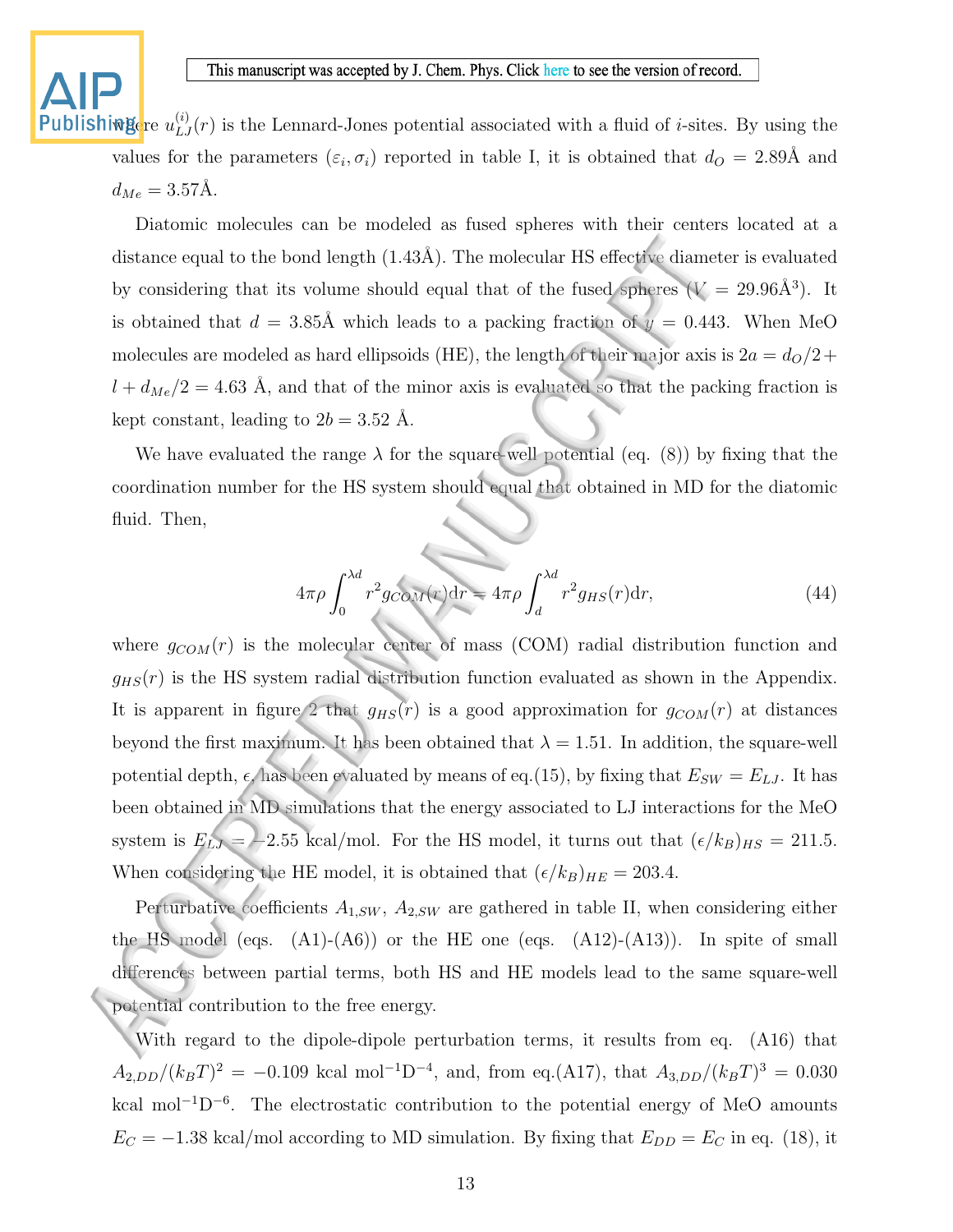Publishis possible to evaluate the dipolar moment embedded in the HS model. We have obtained that  $\mu = 2.10D$ , which is about 5% lower than that of MeO molecules in MD.

As shown in table II, differences of about 1% have been obtained for the free energy when modeling molecules as HE instead of HS. It is apparent that the value provided by perturbation theory is about -10.46 kcal/mol. It deviates from the exact value obtained by thermodynamic integration only about 6%.

#### B. Excess Entropy

Entropy has been evaluated by using the thermodynamic relation

$$
S(T) = S(T_o) + \int_{T_o}^{T} \frac{C_p(T')}{T'} dT'. \tag{45}
$$

 $C_p(T)$  have been obtained from numerical temperature derivatives of enthalpy, which led to  $C_p = 0.04T^{-0.2}$  [41]. The value for  $S(T_o)$  is 29.19 cal mol<sup>-1</sup> K<sup>-1</sup>, being the reference temperature  $T<sub>o</sub> = 298$  K. It has been evaluated by using the TI free energy value and the computed total energy at  $T_o$ , as obtained in MD simulations ( $E = -2.45$  kcal/mol), by following  $S = (E - A)/T$ . Entropy values are summarized in table III.

Results for the total DOS spectrum,  $\rho(\omega)$ , at the two limiting temperatures are displayed in figure 3. Translational  $\rho_T(\omega)$  and rotational  $\rho_R(\omega)$  contributions are also shown. At room temperature, the real frequencies lobe is larger than the one associated with imaginary frequencies for the translational spectrum, whereas the opposite applies to the rotational one. The fraction of imaginary frequencies is related to the probability of finding the system on a potential energy surface region with a negative curvature, leading to a larger diffusion. The relative large size of the unstable modes contribution to the rotational spectrum is consistent with access to larger regions in the rotational phase space. Upon cooling, the total spectrum narrows. Nevertheless, the rotational contribution is only weakly temperature dependent. This is consistent with previous results showing that rotation is less hindered than translation at the analyzed temperatures [42], even though this contribution probably includes non-diffusive modes.

By using entropy values, equation (34) has been solved in order to evaluate the gas-like parameter q at each temperature. As shown in table III, q decreases upon cooling so that entropy approaches that of a solid. By considering the same  $q$  value for both translation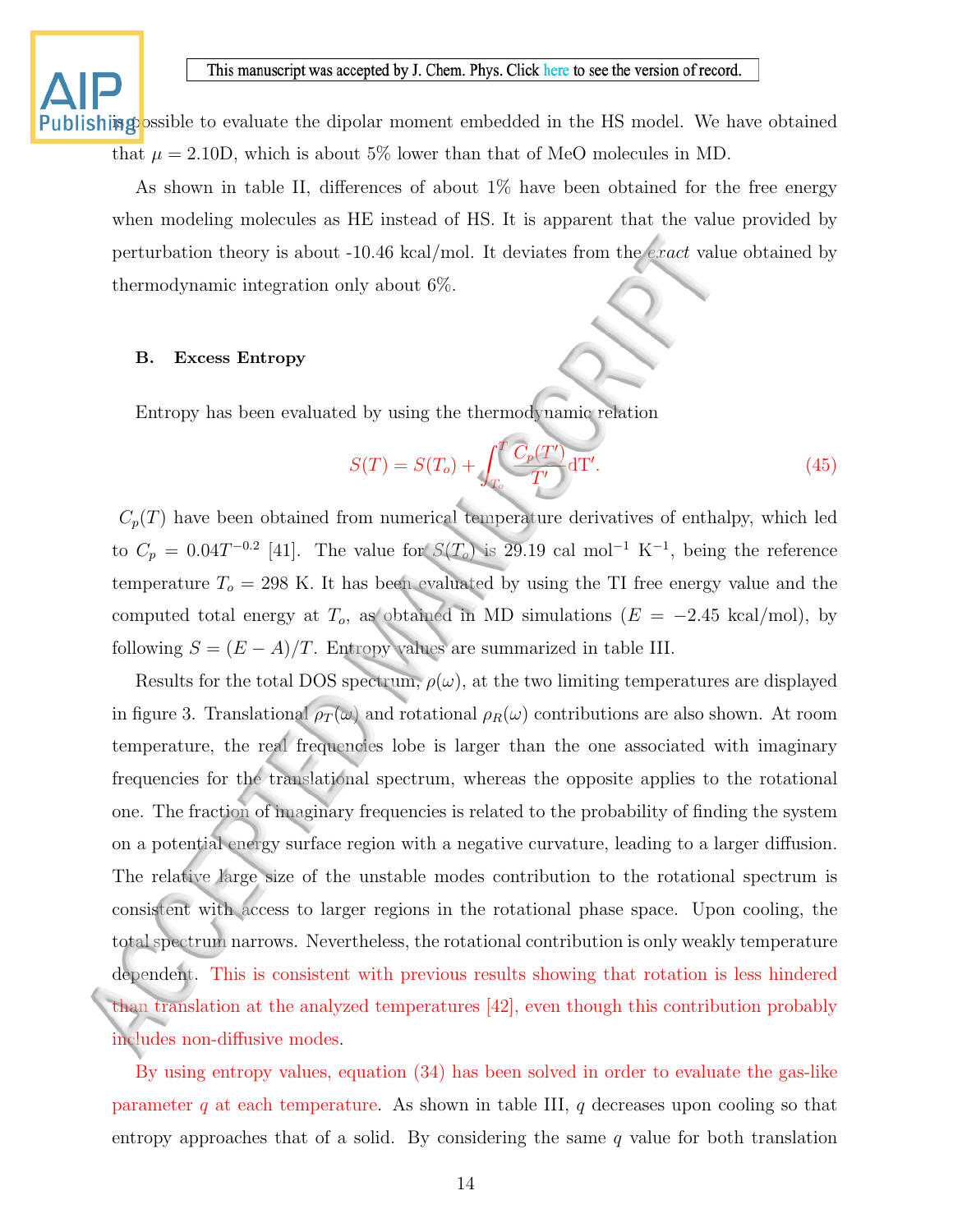$(\mathfrak{g}^T)$  and rotation  $(S^R)$  contributions, it is possible to evaluate them.  $S^T$  and  $S^R$  are also listed in table III, being  $S<sup>T</sup>$  larger at all temperatures. By using the analogs to eqs.(38) to (40) for the energy [23], it is also possible to obtain translational and rotational contributions to the energy of the system. Differences with simulation results are lower than 2% at all temperatures, which indicates that using the same  $q$  parameter for both translation and rotation contributions is a good approximation.

Excess entropy associated with translation  $S_{exc}$  is defined as the difference between translational entropy and the ideal gas term at the same density and temperature

$$
S_{exc} = S^T - S_{id}^T
$$
 (46)

where the index  $T$  has been neglected for the sake of simplicity. The two-phase contribution to entropy underlying eq. (37) allows to connect  $q$  and  $S_{exc}$ . Taking into account that  $S_{id}^T = S_g^T (q = 1),$ 

$$
S_{exc} = S_g^T(q) + S_s^T(q) - S_g^T(1).
$$
\n(47)

We have checked whether it is possible to approximate  $S_{exc}$  by the two-body excess entropy  $S_2$ , defined by equation (33) and evaluated by using the COM radial distribution function. It is obtained that 3-body and higher contributions account for 15% of  $s_{exc}^*$ . In addition, it is apparent in figure 4 that a linear dependence exists between  $s_{exc}^* = S_{exc}/Nk_B$ and  $s_2^* = S_2/Nk_B$  at all temperatures. Then, the behavior of both quantities is qualitatively the same, as obtained for different model systems [43, 44], and the trends in  $s_{exc}^*$  with T are well represented by  $s_2^*$ .

We have tested the empirical scaling law proposed by Rosenfeld [7] which relates the dimensionless or reduced translational diffusivity  $D^*$  to the reduced excess entropy according

to

$$
D^* = D \frac{\rho^{1/3}}{(k_B T/m)^{1/2}} = a \exp(b s_{exc}^*),
$$
\n(48)

where  $D$  is the diffusion coefficient, and a and b depend on the potential. As shown in figure 5, the relation is fulfilled for  $T > 178$  K, with  $a = 0.65$  and  $b = 1.08$ . It has been reported that the origin of the Rosenfeld law breakdown in the supercooled region can result from the appearance of dynamic heterogeneities and cooperative dynamics [1, 45, 46].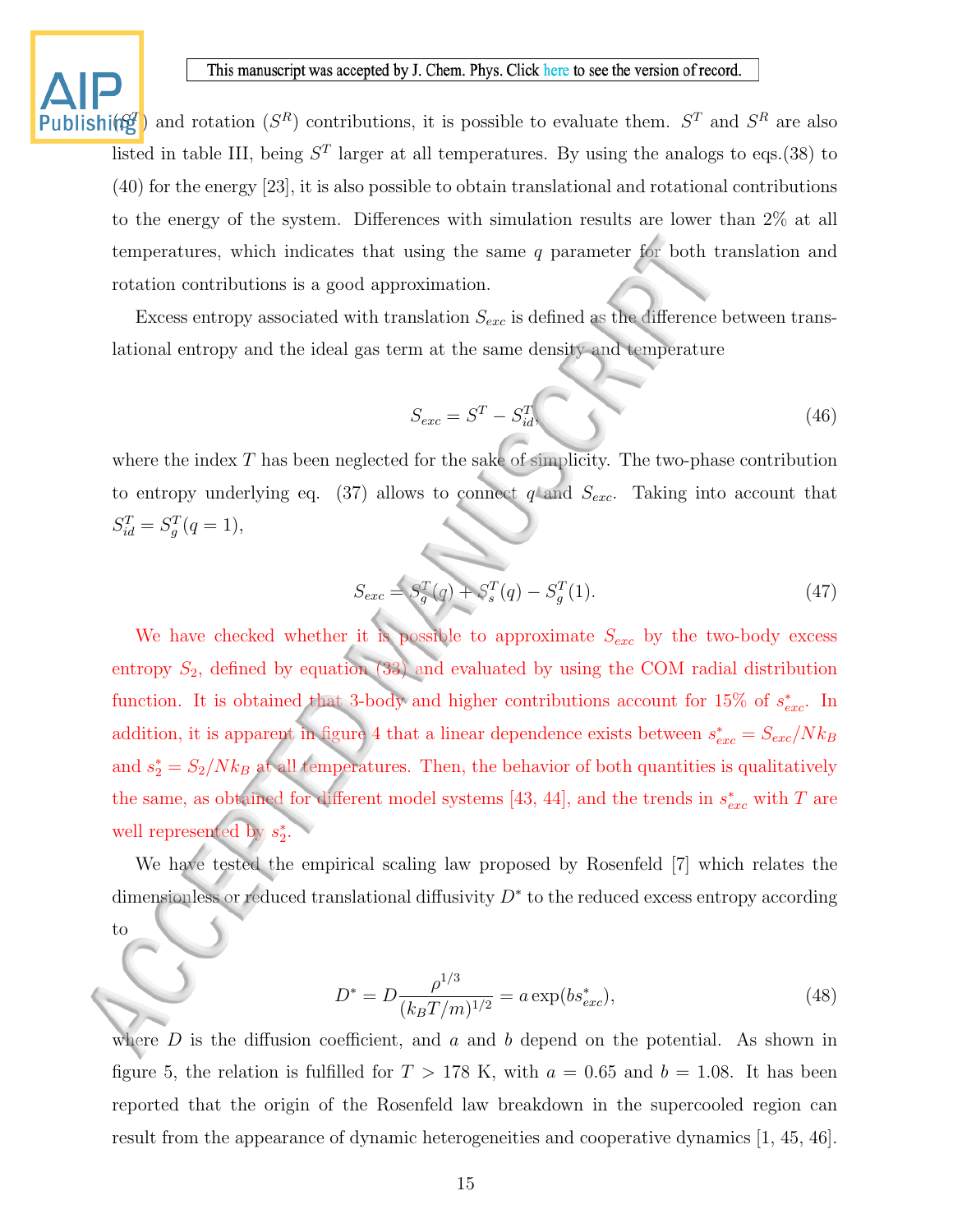

**Publishing** ed, this behavior was previously demostrated for the system under investigation [47, 48]. Nevertheless, it would also be possible that the isobaric cooling process could lead to density dependent a and b parameters [1, 49].

The validity of the Rosenfeld law has been linked to an Arrhenius behavior for the diffusion coefficient of a strong liquid, resulting in a linear dependence between  $s_{exc}^*$  and  $1/T$ [50]. This linearity is apparent in figure 6 for  $298K < T < 158K$ , the temperature range at which both the Arrhenius and the Rosenfeld law are valid. Then, this connection also applies for fragile liquids.

The Mori-Zwanzig [51] formalism allows to find a relationship between  $D$  and the memory function  $K(t)$ 

$$
D = \frac{k_B T/m}{\tilde{K}(0)} = \frac{k_B T/m}{\int_0^\infty K(t)dt}
$$
(49)

The memory function  $K(t)$  can be split into two contributions [52, 53]

$$
K(t) = K_B(t) + K_{MC}(t),
$$
\n(50)

where  $K_B(t)$  is the *binary* term, which can be related to the uncorrelated collisions between neighbouring molecules, and describes the short time behavior of  $K(t)$ .  $K_{MC}(t)$  is the so called mode coupling term. It takes into account contributions associated with multiple collisions, and describes  $K(t)$  properties on intermediate time scales. Accordingly, D can be split into two contributions  $D_B$  and  $D_C$ , associated with  $K_B(t)$  and  $K_{MC}(t)$ , respectively, so that

$$
\frac{1}{D} = \frac{1}{D_B} + \frac{1}{D_C}.\tag{51}
$$

 $D_B$  can be evaluated by considering a gaussian memory function for the *binary* term [35], and, by using D and  $D_B$ , it is possible to obtain  $D_C$ . These quantities are gathered in table and it is apparent that D approaches  $D_B$  at high temperatures, whereas it is very close to  $D_{\mathcal{C}}$  at low temperatures. It is interesting to check whether the range of applicability of the Rosenfeld scaling law is the same for both contributions.

A Rosenfeld scaling law for  $D_B^*$  can be written

$$
D_B^* = D_B \frac{\rho^{1/3}}{(k_B T/m)^{1/2}} = a_1 \exp(b_1 s_B^*),\tag{52}
$$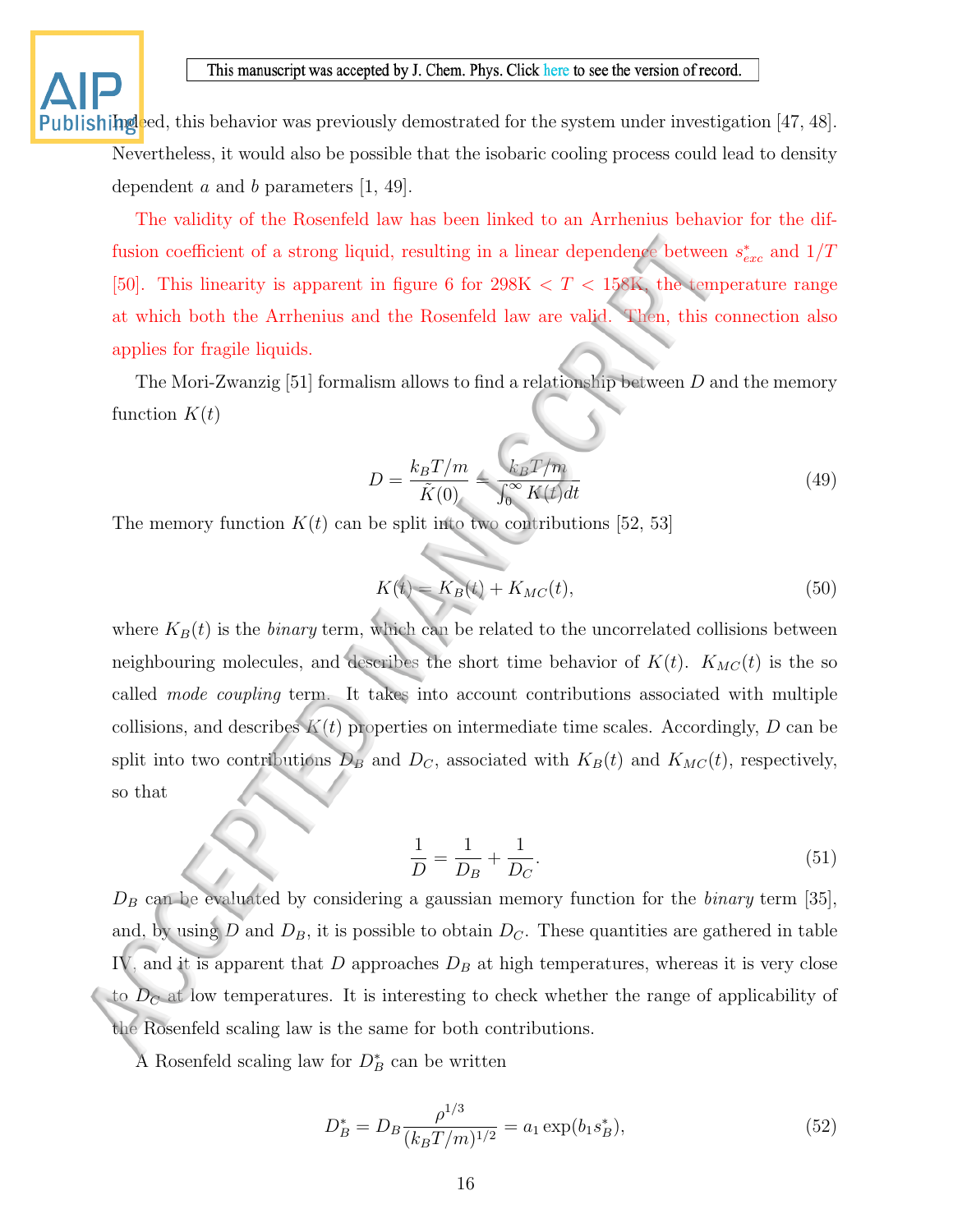$\mathbf{w}$ g is the excess entropy associated with binary, short range interactions. It has been taken equal to that of a HS system with a CS equation of state [24]

$$
s_B^* = \frac{S_B}{Nk_B} \approx -\frac{4y_B - 3y_B^2}{(1 - y_B)^2},\tag{53}
$$

where  $y_B = \pi \rho d_B^3/6$  is the packing fraction. The HS effective diameter  $d_B$  has been evaluated by considering the Ruckenstein-Liu [54] equation for the diffusivity at moderate and high densities

$$
D_B = \frac{3}{8} \left(\frac{k_B T}{\pi m}\right)^{1/2} \frac{1}{\rho d_B^2 \ g_{HS}(d_B)} f(\rho d_B^3),\tag{54}
$$

where

$$
f(\rho d_B^3) = 1 + 0.94605(\rho d_B^3)^{1.5} + 1.4022(\rho d_B^3)^3 - 5.6898(\rho d_B^3)^5 + 2.6626(\rho d_B^3)^7
$$

and  $g_{HS}(d_B)$  is the HS radial distribution function at the contact distance that results from the CS equation [24],  $g_{HS}(d_B) = (1 - 0.5y_B)/(1 - y_B)^3$ . Figure 6 also displays  $s_B^*$  against  $1000/T$ .

It should be noted that eq.(53) is an approximation to the excess entropy associated with binary interactions because the latter are instantaneous in HS systems, whereas they occur on a time range  $\tau_B \approx 0.06$  ps if a gaussian memory function is considered [35]. Nevertheless, this time scale is much smaller than the one associated with mode-coupling processes.

 $D_B^*$  is displayed against  $s_B^*$  in figure 7. It is apparent that the Rosenfeld scaling law for binary interactions (eq.(52)) is fulfilled at all temperatures. It has been obtained that  $a_1 = 0.88$  and  $b_1 = 0.75$ , which proves that they do not depend on density. On the contrary, a Rosenfeld scaling law is not fulfilled by the mode-coupling diffusivity coefficient. Alternatively,  $D_C^*$  is displayed against  $s_{exc}^*/s_B^*$  in figure 8 and a linear behavior is apparent. It is found that

$$
D_C^* = D_C \frac{\rho^{1/3}}{(k_B T/m)^{1/2}} = a_2 \exp[b_2(s_{exc}^*/s_B^*)],\tag{55}
$$

where  $a_2 = 999$  and  $b_2 = -12.3$ , for the temperature range under study. It is interesting to note that the ratio  $s_{exc}^*/s_B^*$  is an indicator for the Rosenfeld breakdown of the diffusivity.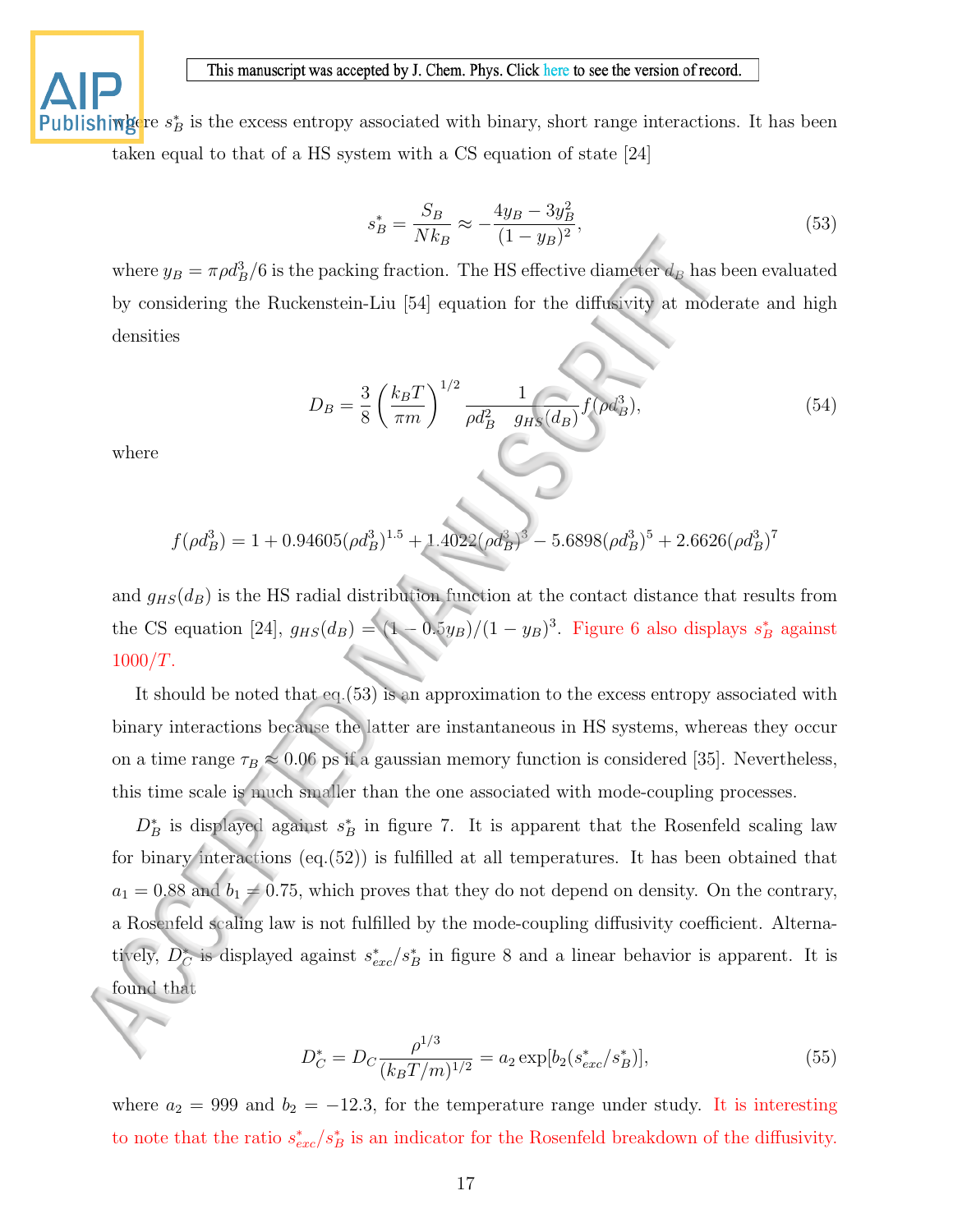**Publishingeed**, taking into consideration results shown in figure 6, it is remarkable that the temperature at which  $s_{exc}^* \approx s_B^*$  is the crossover temperature associated with the Rosenfeld regime. That is, the scaling law is not fulfilled when  $s_{exc}^*/s_B^* > 1$ , which coincides with the mode coupling term being greater than the binary term (see eq.(51)). These findings show that the breakdown of the Rosenfeld scaling law for the diffusivity  $D^*$  in the deep supercooled state results from the behavior of the mode-coupling contribution to the diffusion coefficient.

Taking into account eq. (47) and that the harmonic term  $S_s^T$  is connected with the fraction of stable modes  $f_s = 1 - f_u$ , it seems reasonable that  $s_{exc}^*$  and  $f_u$  are related. Both quantities are displayed in figure 9 and a correlation between them is apparent. Specifically, a linear dependence is obtained between  $s_{exc}^*$  and  $\ln(f_u)$  for all analyzed temperatures (see inset of figure 9). Then, when analyzing translation, the number of available states to the system is strongly related to the proportion of unstable modes. An analogous relationship was encountered when considering configurational entropy and overall proportion of imaginary frequency modes[55]. Then, when the Rosenfeld law (48) is fulfilled, a linear relationship occurs between  $\ln D^*$  and  $\ln f_u$ . Even though not all unstable modes are related to diffusive processes [27, 56–58], this result implies that the fraction of diffusive modes should be proportional to the fraction of unstable modes, at the temperatures under study.

## V. CONCLUDING REMARKS

A perturbative approach has been used to obtain good estimates of free energy for molecular dipolar systems. Every dipolar molecule is modeled as a hard sphere within a square well with a dipole moment embedded at its center. The hard sphere diameter can be evaluated by fixing the packing fraction. Parameters that characterize the square well can be obtained by fixing the coordination number and the energy associated to short range interactions. The electric dipole can be estimated by fixing the electrostatic energy. All these parameters can be obtained using results of a single molecular dynamics simulation, whereas thermodynamic integration technique requires to perform a series of simulations.

A methodology intended to evaluate translational and rotational contributions to excess entropy has been proposed. It requires both translational and rotational spectra, which have been obtained by instantaneous normal modes analysis. It is remarkable that the rotational density of states is only weakly temperature dependent. As for the translational spectrum,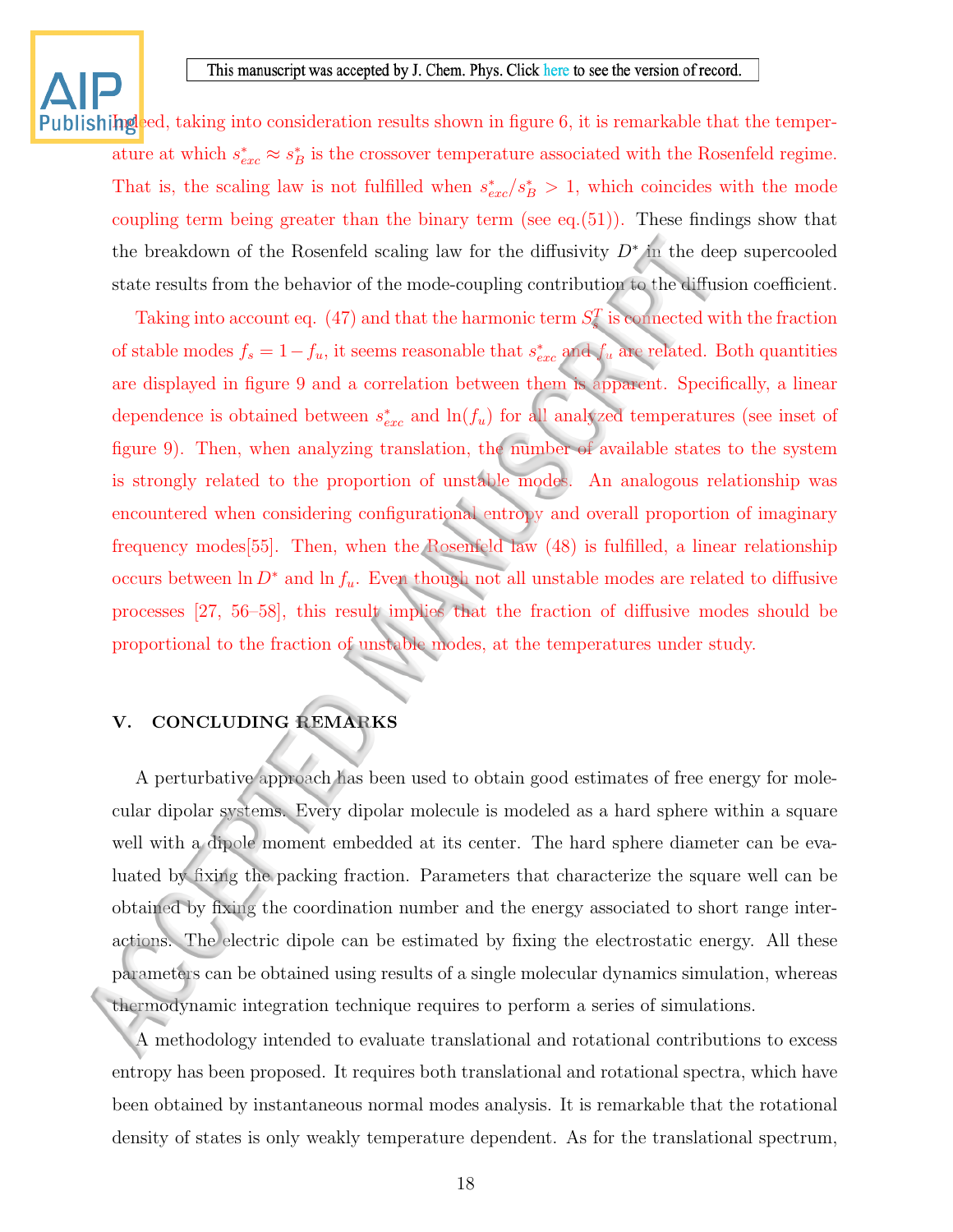

**Publishitte** imaginary lobe is strongly diminished and the real part slightly shifts towards larger frequencies upon cooling, which is consistent with a preferential intrabasin energy landscape dynamics in the supercooled state. The approach states that both contributions to the entropy contain gas-like and solid-like contributions. It has been found that excess entropy decreases upon cooling, and that its translational part and the fraction of imaginary frequency modes are correlated. The two-body approximation for the excess entropy accounts for about 85% of its translational contribution, even in the supercooled state.

The Rosenfeld scaling law between excess entropy and diffusion has been tested, and its validity within the same temperature range as that of the Arrhenius law for diffusion has been confirmed. It has also been demonstrated that the breakdown of the law in the supercooled state stems from mode-coupling terms.

## ACKNOWLEDGMENTS

Finantial support of MINECO (Project FIS2015-66879-C2-1-P) is acknowledged.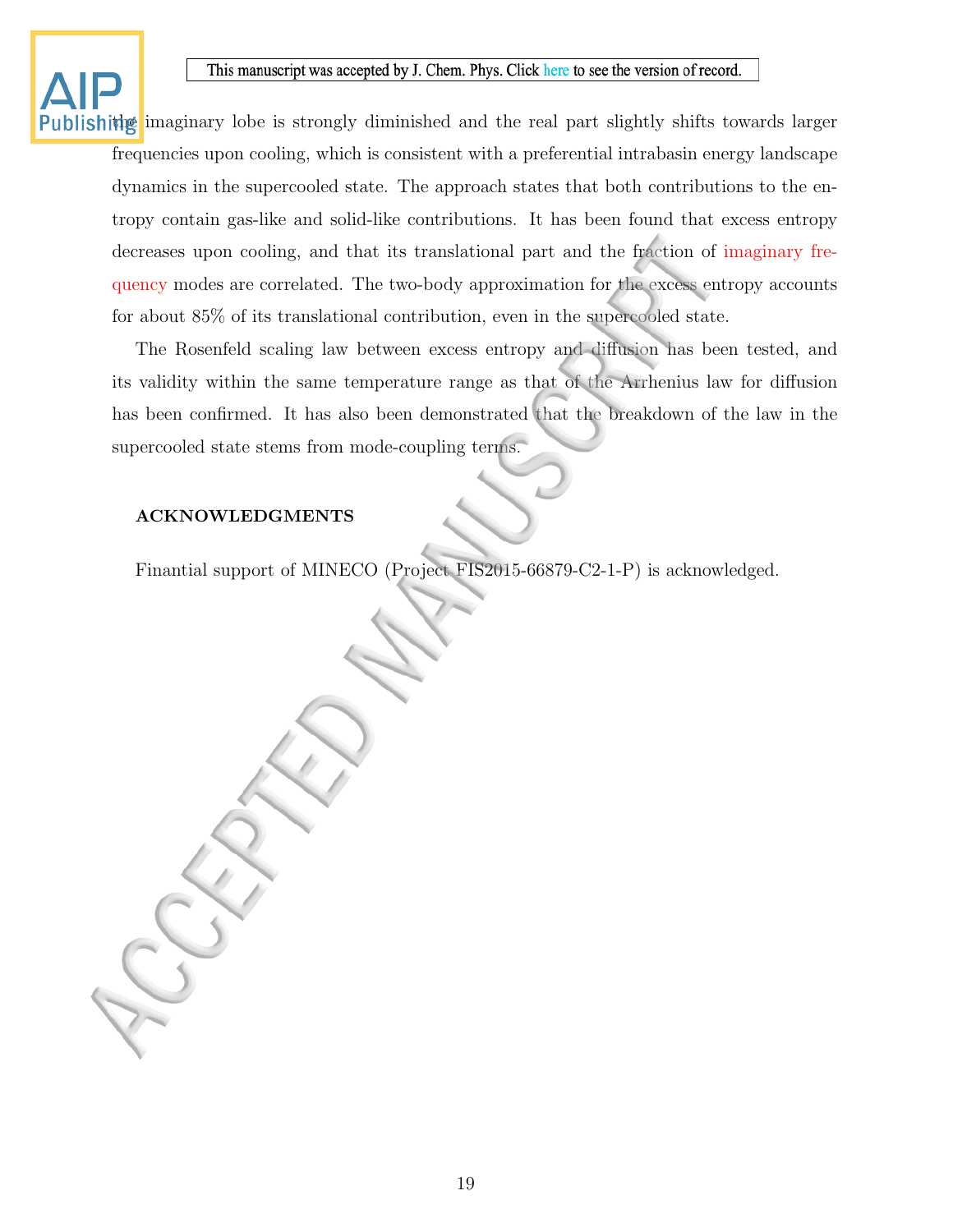## blishingAppendix A: Square well and dipole-dipole perturbation terms

First-order perturbation term for the square well potential, can be related to the two-body distribution function of the representative HS fluid [11] by means of

$$
\frac{A_{1,SW}}{Nk_BT} = -12yL(\lambda, y),\tag{A1}
$$

⊿

where

$$
L(\lambda) = \int_1^{\lambda} g_{HS}(x) dx, \tag{A2}
$$

being  $x = r/d$  the reduced distance, and  $g_{HS}(r)$  the radial distribution function of the HS system. The later can be evaluated by means of the semi-empirical equation [59]

$$
g_{HS}(x) = \begin{cases} 1 + x^{-1} \sum_{m=1}^{3} \frac{y^m}{(1-y)^m} g_m(x), & 1 \le x < 3 \\ 1, & x \ge 3. \end{cases}
$$
 (A3)

where  $g_m(x)$  are polynomials of non linear base functions, which result in a rapidly convergent expansion

$$
g_m(x) = \sum_{n=0}^{3} C_{mn}(s_1 - s_1^{-4})^n, \qquad 1 \le x < 2
$$
 (A4)

with  $s_1 = \exp(x - 1)$  and

$$
g_m(x) = \sum_{n=0}^{3} D_{mn}(s_2 - s_2^{-7})^n, \qquad 2 \le x < 3
$$
 (A5)

where  $s_2 = \exp(x-2)$ .  $C_{mn}$  and  $D_{mn}$  are chosen so that theoretical values of  $g_{HS}(x=1)$  and  $g_{HS}(x = 2)$  given by the CS equation of state [24] are reproduced. Then,  $L(\lambda)$  is basically a function of the packing fraction  $y$ .

Second-order perturbation term  $A_{2,SW}$  involves three- and four-order radial distribution functions. The microscopic approximation by Barker and Henderson [11] leads to

$$
\frac{A_{2,SW}}{Nk_BT} = -6Q_{HS}y\frac{\partial}{\partial y}\left[yL(\lambda, y)\right].\tag{A6}
$$

 $Q_{HS}$  is the compressibility of the HS system, which can be evaluated from the CS equation of state

$$
\frac{P_{HS}}{\rho k_B T} = 1 + \frac{4y - 2y^2}{(1 - y)^3} = \frac{1 + y + y^2 - y^3}{(1 - y)^3},
$$
\n(A7)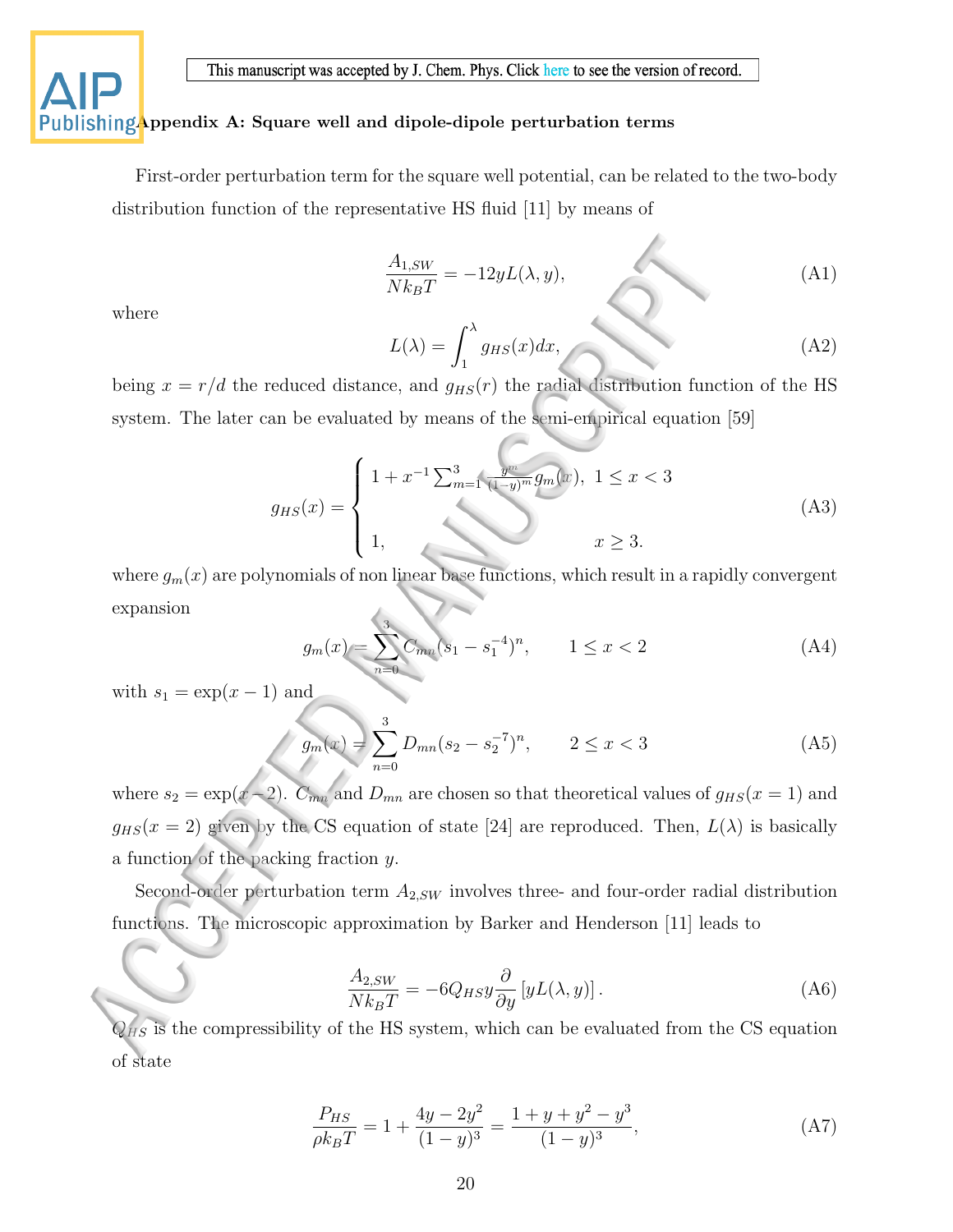This manuscript was accepted by J. Chem. Phys. Click here to see the version of record.

**blishing**  $P_{HS}$  is the pressure of the HS system. Then,

$$
Q_{HS} = k_B T \left(\frac{\partial \rho}{\partial P}\right)_{HS} = \frac{(1-y)^4}{1+4y+4y^2-4y^3+y^4} = \left[1 + \frac{8y-2y^2}{(1-y)^4}\right]^{-1}.
$$
 (A8)

If molecules are modeled as hard prolate ellipsoids, eqs. (A1)-(A6) should be slightly modified [60]. Being a and  $b = c$  the hard ellipsoid (HE) semi-axes, and  $\chi_o = a/b$  and  $\chi = (\chi_o^2 - 1)/(\chi_o^2 + 1)$ , the equation of state for the HE system is

$$
\frac{P_{HE}}{\rho k_B T} = 1 + \frac{4y - 2y^2}{(1 - y)^3} F_1(\chi),\tag{A9}
$$

where  $P_{HE}$  is the pressure,  $y = 4/3\pi \rho ab^2$  is the packing fraction and

$$
F_1(\chi) = (1 - \chi^2)^{-1/2} [1 - \frac{1}{6} \chi^2 - \frac{1}{40} \chi^4 - \frac{1}{112} \chi^6 + \ldots].
$$
 (A10)

By integrating  $\mathcal{P}_{HE}$  over volume, free energy of the HE fluid can be evaluated as

$$
\frac{A_{HE}}{Nk_BT} = \ln\left(\frac{h^2}{2\pi mk_BT}\right)^{3/2} + \ln\rho - 1 + \frac{4y - 3y^2}{(1 - y)^2}F_1(\chi). \tag{A11}
$$

Perturbation terms can be calculated by following

$$
\frac{A_{1,SW}}{Nk_BT} = -12y(1 - \chi^2)^{-1/2}L(\lambda, y)
$$
\n(A12)

$$
\frac{A_{2,SW}}{Nk_BT} = -6Q_{HE}y\Delta(\chi)\frac{\partial}{\partial y}\left[yL(\lambda, y)\right]
$$
\n(A13)

with

$$
Q_{HE} = k_B T \left(\frac{\partial \rho}{\partial P}\right)_{HE} = \left[1 + \frac{8y - 2y^2}{(1 - y)^4} F_1(\chi)\right]^{-1}
$$
(A14)

$$
\Delta(\chi) = (1 - \chi^2)^{-1/2} [1 + \frac{1}{6} \chi^2 + \frac{3}{40} \chi^4 + \frac{5}{112} \chi^6 + \ldots].
$$
 (A15)

As for the series expansion of the dipole-dipole potential, its relevant terms are given by[14]

$$
\frac{A_{2,DD}}{Nk_BT} = -\frac{\rho}{4} \int \frac{D^2(12)}{r^6} g_{HS}(r) d\mathbf{r} = -\frac{\rho}{6} \int \frac{g_{HS}(r)}{r^6} d\mathbf{r}
$$
 (A16)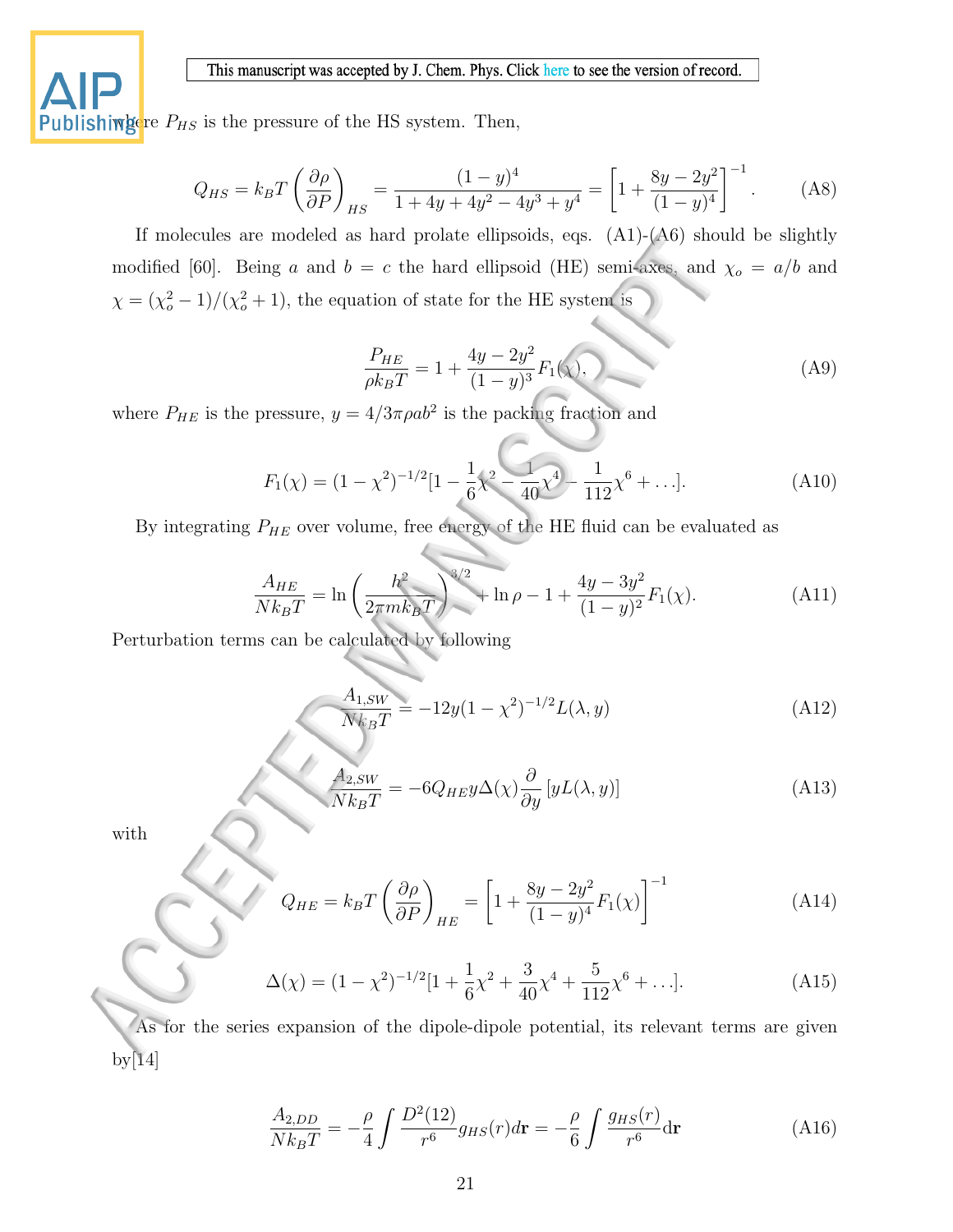

$$
\frac{A_{3,DD}}{Nk_BT} = \frac{\rho^2}{6} \int \frac{D(12)D(13)D(23)}{r_{12}r_{13}r_{23}} g_{HS}(123) d\mathbf{r}_2 d\mathbf{r}_3 = \frac{\rho^2}{6} I_{DDD},
$$
(A17)

where  $g_{HS}(123)$  is the triplet distribution function of the HS fluid, and

$$
I_{DDD} = \int \frac{1 + 3\cos\theta_1\cos\theta_2\cos\theta_3}{(r_{12}r_{13}r_{23})^3} g_{HS}(123)d\mathbf{r}_2d\mathbf{r}_3
$$
\n(A18)

 $(\theta_1, \theta_2, \theta_3)$  are the three angles of the triangle formed by  $(\mathbf{r}_{12}, \mathbf{r}_{13}, \mathbf{r}_{23})$ . For dipolar HS, it was found that eq.  $(A18)$  depends only on the packed fraction y and that it can be evaluated by  $|61|$ 

$$
I_{DDD} = \frac{5\pi^2 d^6}{3} \frac{1 + 2.15344y + 2.04964y^2}{1 - 0.10495y + 0.48629y^2}.
$$
 (A19)

- [1] M. Agarwal, M. Singh, R. Sharma, M. Parvez Alam and C. Chakravarty, J. Phys. Chem. B 114, 6995 (2010).
- [2] A. Barros de Oliveira, E. Salcedo, C. Chakravarty and M. C. Barbosa, J. Chem. Phys. 132, 234509 (2010).
- [3] B.Bagchi, Molecular Relaxation in Liquids (Oxford, New York, 2012).
- [4] F. W. Starr, J. F. Douglas and S. Sastry, J. Chem. Phys. 138, 12A541 (2013).
- [5] Ch. Chipot and A. Pohorille, eds., Free Energy Calculations: Theory and Applications in Chemistry and Biology (Springer Verlag, Berlin, 2007).
- [6] M. Dzugutov, Nature 381, 137 (1996); I. Yokohama, Physica B 254, 172 (1998).
- [7] Y. Rosenfeld, Phys. Rev. A 15, 2545 (1977); Y. Rosenfeld, J. Phys.: Condens. Matter 11, 5415 (1999).
- D. Frenkel and B. Smit, Understanding Molecular Simulation (Academic Press, London, 2002).
- W.F. van Gunsteren, X. Daura and A.E. Mark, Helvetia Chimica Acta, 85, 3133 (2002).
- [10] J.P. Hansen and I.R. McDonald, *Theory of simple liquids* (Academic Press, London, 2013).
- [11] J.A. Barker and D. Henderson, J. Chem. Phys. 47, 2856 (1967).
- [12] J.A. Barker and D. Henderson, Rev. of Mod. Physics 48, 587 (1976).
- [13] G. Stell, J.C. Rasaiah, and H. Narang, Mol. Phys. 23, 393 (1972).
- [14] G. Stell, J.C. Rasaiah, and H. Narang, Mol. Phys. 27, 1393 (1974).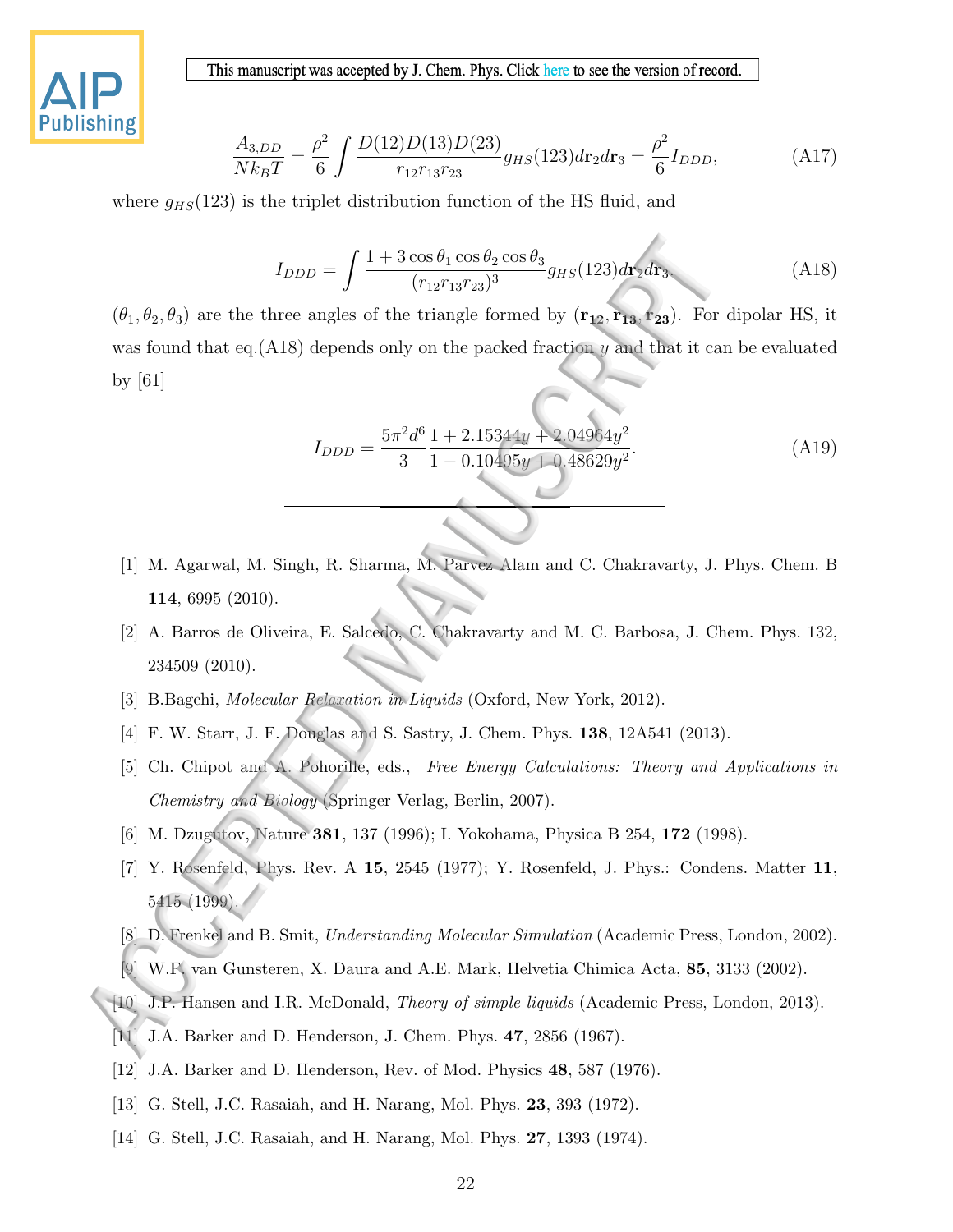

- **Publishing** D. Henderson, Cond. Matter Phys.  $14$ ,  $33001$  (2011).
	- [16] J. H. Gibbs and E. A. DiMarzio, J. Chem. Phys. 28, 373 (1958); G. Adam and J. H. Gibbs, J. Chem. Phys. 43, 139 (1965).
	- [17] H.L.Smith, C.W. Li, A.Hoff, G.R. Garrett, D.S. Kim, F.C. Yang, M.S. Lucas, T. Swan-Wood, J.Y.Y. Lin, M.B. Stone, D.L. Abernathy, M.D. Demetriou and B. Fultz, Nature Physics 13, 900 (2017).
	- [18] M. Buchner, B. M. Ladanyi and R. M. Stratt, J. Chem. Phys. 97, 8522 (1992).
	- [19] T. Keyes, G.V. Vijayadamodar and U. Zurcher, J. Chem. Phys. 106, 4651 (1997).
	- [20] A. Baranyai and D.J. Evans, Phys. Rev. A 40, 3817 (1989).
	- [21] S.H. Chakraborty and Ch. Chakravarty, J. Chem. Phys. 124, 014507 (2006).
	- [22] J.G. Kirkwood, J. Chem. Phys. **3**, 300 (1935).
	- [23] D. A. McQuarrie, Statistical Mechanics (University Science Books, California, 2000).
	- [24] N.F. Carnahan and K.E. Starling, J. Chem. Phys. 51, 635 (1969).
	- [25] G.S. Rushbrooke, G. Stell and J.S. Hole, Mol. Phys. **26**, 1199 (1973).
	- [26] J. Winkelmann, Fluid Phase Equilibria 11, 207 (1983).
	- [27] B. Madan and T. Keyes, J. Chem. Phys. 98, 3342 (1993).
	- [28] H.J. Raverche, J. Chem. Phys. 55, 2242 (1971); D.C. Wallace, J. Chem. Phys. 87, 2282 (1987); A. Baranyai and D.J. Evans, Phys. Rev. A 42, 849 (1990); I. Borzsak and A. Baranyai, Chem. Phys. 165, 227 (1992).
	- [29] B.B. Laird and A.D.J. Haymet, Phys. Rev. A 45, 5680 (1992).
	- [30] S.T. Lin, M. Blanco, W.A. Goddard, J. Chem. Phys. 119, 11792 (2003).
	- [31] W.L. Jorgensen, J. Phys. Chem. **90**, 1276 (1986).
	- [32] F. Hirata and R.M. Levy, J. Phys. Chem. 91, 4788 (1987).
	- [33] E. Guàrdia, G. Sesé, and J.A. Padró, J. Mol. Phys. 62, 1 (1994).
	- [34] R. Palomar and G. Sesé, J. Phys. Chem. B, 109, 499 (2005).
	- [35] R. Palomar and G. Sesé, J. Chem. Phys. **133**, 044501 (2010).
	- [36] D. Fragidiakis and C.M. Roland, J. Chem. Phys. 138, 12A502 (2013).
	- [37] H.J.C. Berendsen, J.P.M. Postma, W.F. van Gunsteren, A. DiNola, and J.R. Haak, J. Chem. Phys. 81, 3684 (1984).
	- [38] T.C. Beutler, A.E. Mark, R.C. Chaik, P.R. Gerber, and W.F. van Gunsteren, Chem. Phys. Letters 222, 529 (1994).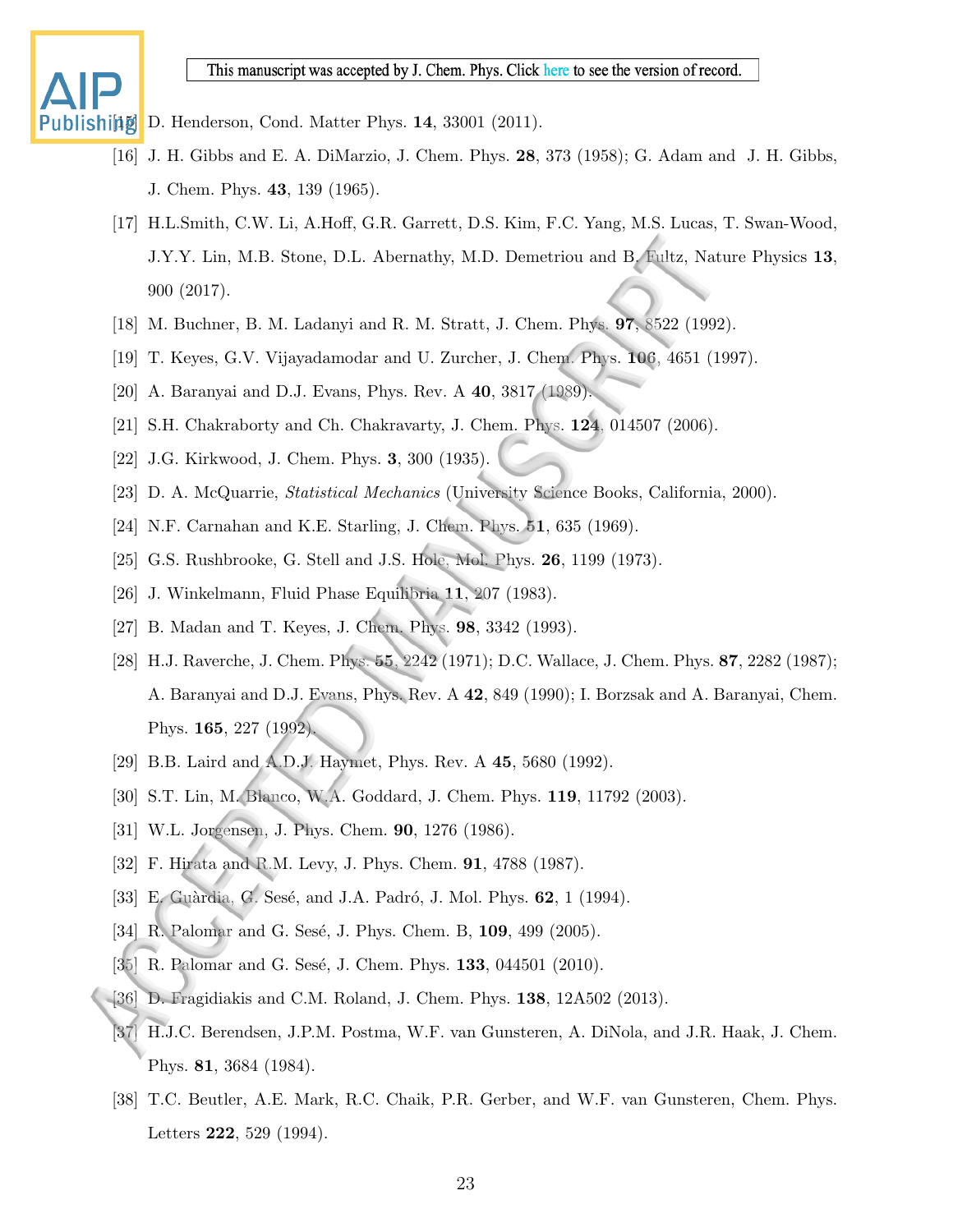

- [39] M.R. Shirts, J.W. Pitera, W.C. Swope, and V.S. Pande, J. Chem. Phys. 119, 5740 (2003); M.R. Shirts and V.S. Pande, J. Chem. Phys. 122, 134508 (2005); T. Steinbrecher, D.L. Mobley and D.A. Case, J. Chem. Phys. 127, 214108 (2007).
	- [40] Wu-X. Li, T. Keyes, R.L.Murry and J.T.Fourkas, J. Chem. Phys. 109, 9096 (1998); R.L.Murry, J.T.Fourkas, Wu-X. Li and T. Keyes, J. Chem. Phys. 110, 10410 (1999); R.L.Murry, J.T.Fourkas, Wu-X. Li and T. Keyes, J. Chem. Phys. 110, 10423 (1999).
	- [41] R. Palomar, PhD Thesis, Technical University of Catalonia (UPC) http://www.tdx.cat/TDX-0630108-120910 (2007).
	- [42] G. Sesé, J. Ortiz de Urbina and R. Palomar, J. Chem. Phys. **137**, 114502 (2012).
	- [43] J.R. Errington, T.M. Truskett and J. Mittal, J. Chem. Phys. **125**, 244502 (2006).
	- [44] Z. Yan, S.V. Buldyrev and H.E. Stanley, Phys. Rev. E 78, 051201 (2008).
	- [45] K. Seki and B. Bagchi, J. Chem. Phys. **143**, 194110 (2015).
	- [46] P. Gallo and M. Rovere, Phys. Rev. E **91**, 012107 (2015).
	- [47] R. Palomar and G. Sesé, Phys. Rev. E 75, 011505 (2007).
	- [48] R. Palomar and G. Sesé, J. Chem. Phys. 129, 064505 (2008).
	- [49] Y.D. Fomin, V.N. Ryzhov and N.V. Gribova, Phys Rev E **81**, 061201 (2010).
	- [50] A. Banerjee, M.K. Nandi, and S. M. Bhattacharyya, J. Chem. Sci. 129, 793 (2017).
	- [51] J. P. Boon and S.Yip, *Molecular Hydrodynamics* (Mc Graw-Hill, New York, 1980).
	- [52] L. Sjögren and A. Sjölander, J. Phys. C: Solid State Phys.  $12, 4369$  (1979).
	- [53] U. Balucani and M. Zoppi, *Dynamics of the Liquid State* (Clarendon Press, Oxford, 1994).
	- [54] E. Ruckenstein and H. Liu, Ind. Eng. Chem. Res. 36, 3927 (1997).
	- [55] T. Keyes, Phys. Rev. E **62**, 7905 (2000).
	- [56] P. Moore and T. Keyes, J. Chem. Phys. 100, 6709 (1994).
	- [57] S.D. Bembenek and B.B. Laird, Phys. Rev. Lett. 74, 936 (1995).
	- [58] E. La Nave, A. Scala, F. Starr, F. Sciortino and H.E. Stanley, Phys. Rev. Lett. 84, 174504 (2000).
	- [59] S. Jiu-Xun, C. Ling-Cang, W. Qiang, and J. Fu-Qian, Commun. Theor. Phys. 41, 400 (2004). [60] A.K. Singh, T.K. Dey, and S.K. Sinha, Pramana - J. Phys. 34, No. 2, 123 (1990).
		- [61] A. Tani, D. Henderson, J.A. Barker, and C.E. Hecht, Mol. Phys. 48, 863 (1983).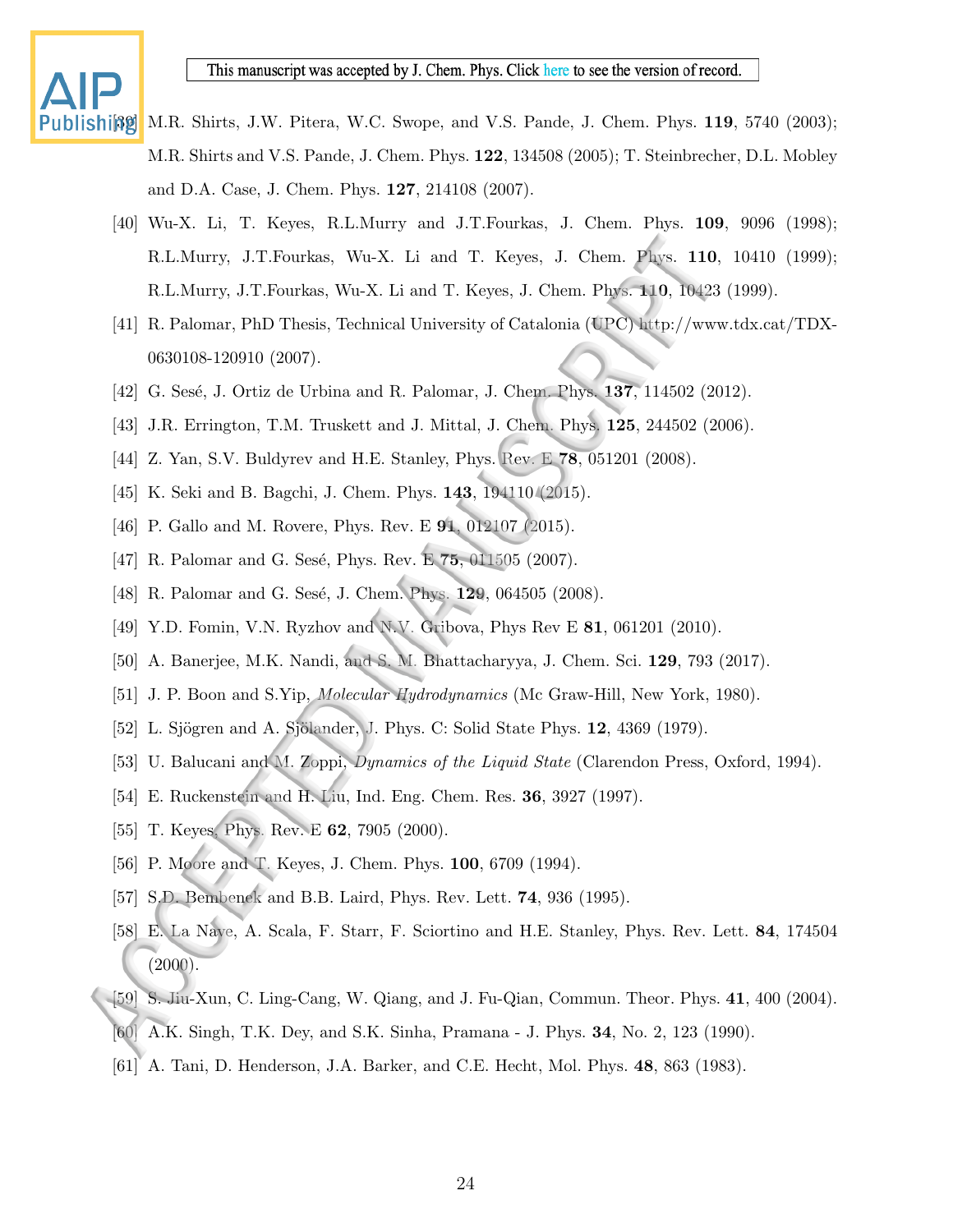

|                        | Site q(e) $\sigma(\AA) \varepsilon/(k_B)$ |
|------------------------|-------------------------------------------|
| $O$ -0.323 3.070 85.55 |                                           |
|                        | Me 0.323 3.775 104.17                     |

D

|  |  | Table I. Potential parameters for the MeO molecule.                 |  |              |   |
|--|--|---------------------------------------------------------------------|--|--------------|---|
|  |  | Model $A_H$ $A_R$ $A_{1SW}$ $A_{2SW}$ $A_{SW}$ $A_{DD}$             |  | $\mathbf{A}$ | S |
|  |  | HS $-3.86 -3.12 -3.53 -4.33 \cdot 10^{-2} -2.53 -0.95 -10.46$ 26.88 |  |              |   |
|  |  | HE $-3.80 -3.12 -3.67 -4.20 \cdot 10^{-2} -2.53 -0.95 -10.34 26.48$ |  |              |   |
|  |  |                                                                     |  |              |   |

Table II. Free energy (in kcal/mol) and entropy (in cal mol<sup>-1</sup> K<sup>-1</sup>) obtained by using a perturbation theory approach. Molecules are modeled as hard spheres (HS) or hard ellipsoids (HE) at  $T = 298$  K. Partial terms in eq. (11) are also listed.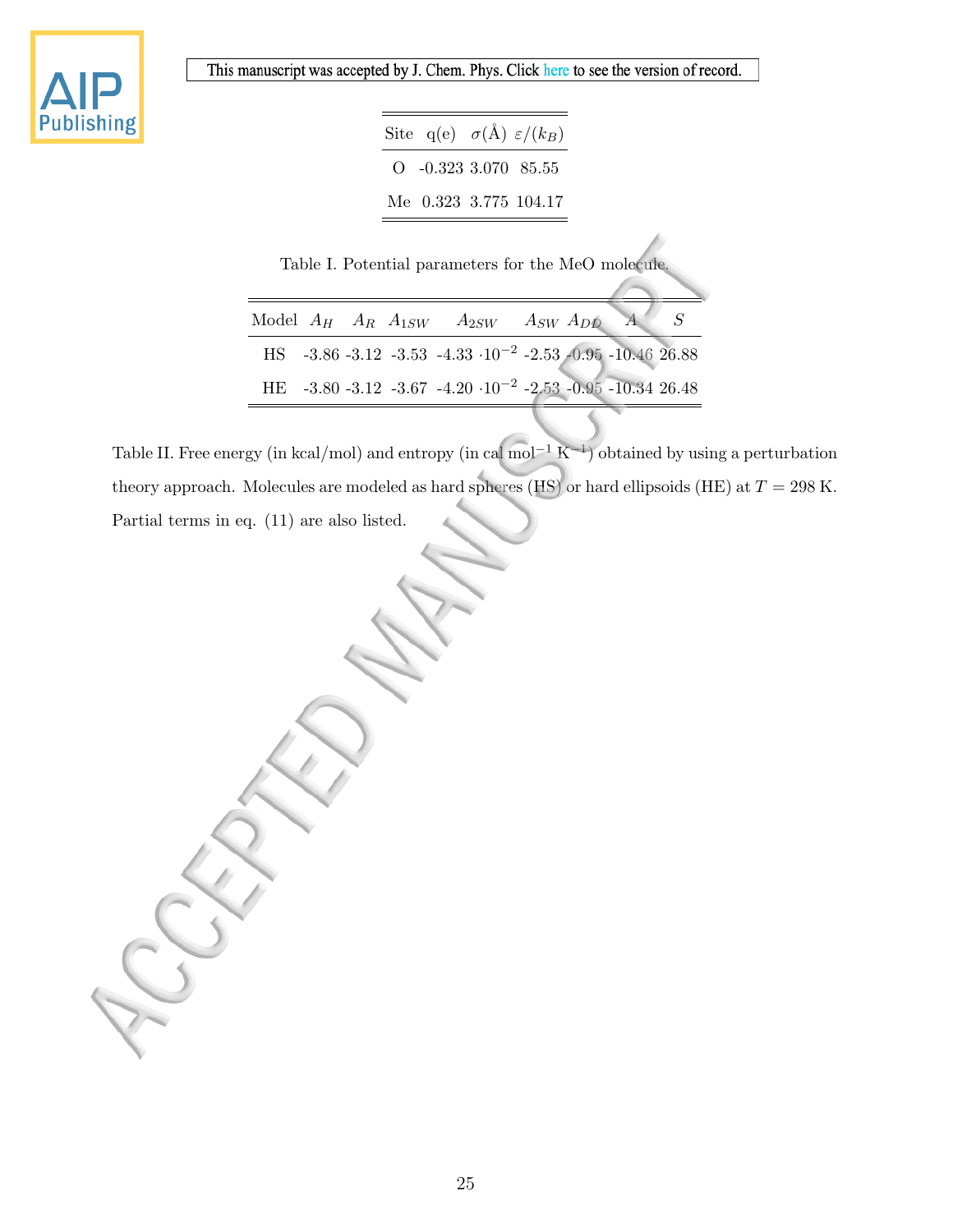This manuscript was accepted by J. Chem. Phys. Click here to see the version of record.

 $\equiv$ 



| $T(K)$ S $S^T$ $S^R$ |                             |  | $\boldsymbol{q}$ |
|----------------------|-----------------------------|--|------------------|
|                      | 298 29.19 18.86 10.33 0.462 |  |                  |
|                      | 268 27.82 17.98 9.84 0.429  |  |                  |
|                      | 238 26.25 16.93 9.32 0.394  |  |                  |
|                      | 218 25.06 16.17 8.89 0.385  |  |                  |
|                      | 208 24.42 15.75 8.67 0.351  |  |                  |
|                      | 198 23.74 15.29 8.45 0.334  |  |                  |
|                      | 178 22.25 14.32 7.93 0.305  |  |                  |
|                      | 158 20.53 13.18 7.35 0.268  |  |                  |
|                      | 138 18.54 11.86 6.68 0.227  |  |                  |
|                      | 123 16.80 10.69 6.11 0.191  |  |                  |

Table III. Total entropy  $(S)$ , translational  $(S<sup>T</sup>)$  and rotational  $(S<sup>R</sup>)$  contributions in cal mol<sup>-1</sup>  $K^{-1}$ , and values for the gas-like q parameter at different temperatures.

Figure 1. Integrand in eq. (4) versus  $\alpha$ .

Figure 2. COM Radial distribution function of liquid MeO and that of the hard sphere fluid at the same density and temperature. Hard spheres diameter is  $d = 3.85 \text{\AA}$ .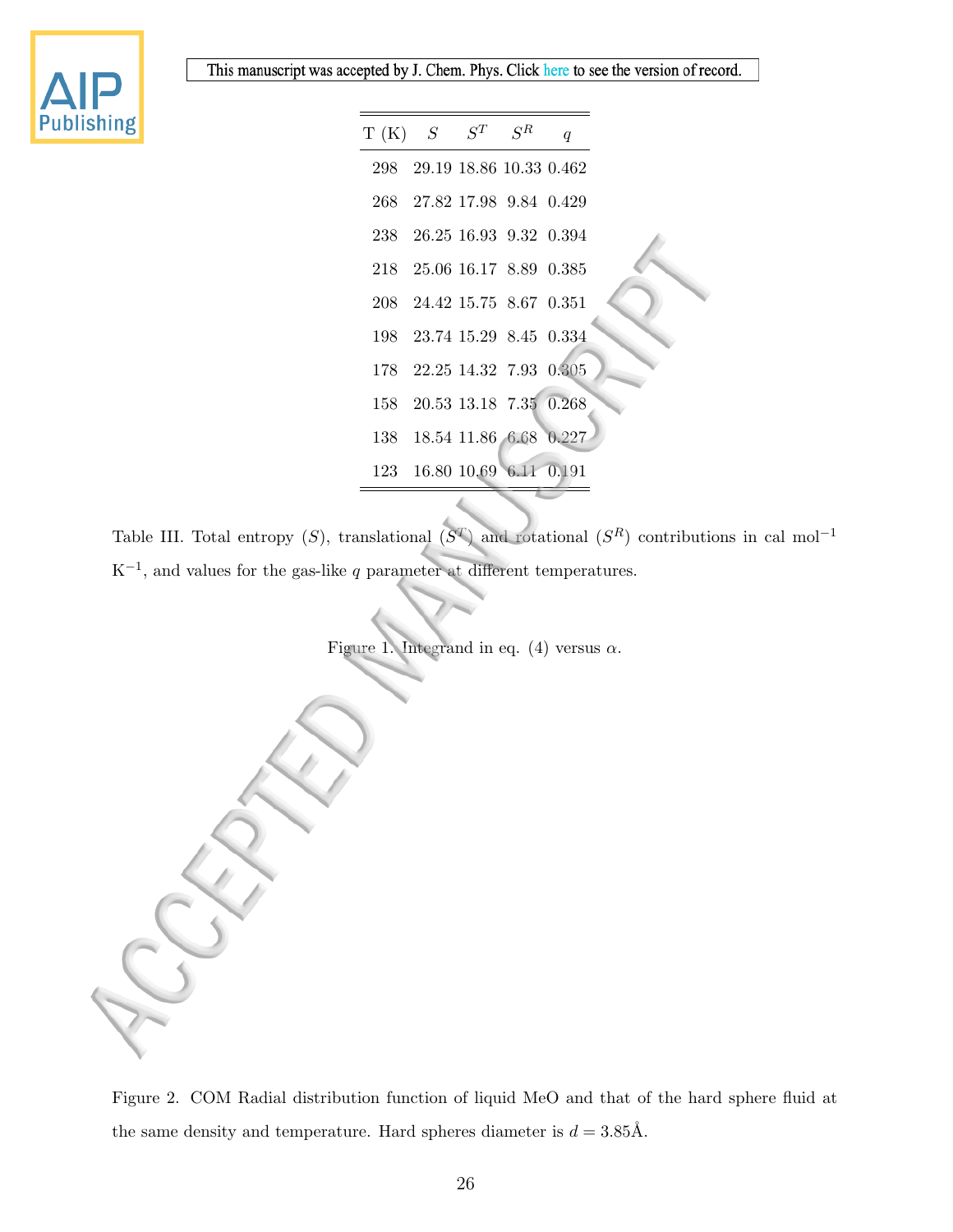

| $T(K)$ D | $D_B$                                                                | $D_C$                                                                |
|----------|----------------------------------------------------------------------|----------------------------------------------------------------------|
|          | $298$ $5.69 \cdot 10^{-5}$ $7.67 \cdot 10^{-5}$ $2.20 \cdot 10^{-4}$ |                                                                      |
|          | $268$ 4.32 $\cdot 10^{-5}$ 6.54 $\cdot 10^{-5}$ 1.27 $\cdot 10^{-4}$ |                                                                      |
|          | 238 2.94 $\cdot 10^{-5}$ 5.32 $\cdot 10^{-5}$ 6.57 $\cdot 10^{-5}$   |                                                                      |
|          | $218$ $2.17 \cdot 10^{-5}$ $4.74 \cdot 10^{-5}$ $4.00 \cdot 10^{-5}$ |                                                                      |
|          | $208$ $1.82 \cdot 10^{-5}$ $4.34 \cdot 10^{-5}$ $3.13 \cdot 10^{-5}$ |                                                                      |
|          | 198 $1.45 \cdot 10^{-5}$ 3.94 $\cdot 10^{-5}$ 2.29 $\cdot 10^{-5}$   |                                                                      |
|          | $178$ $9.42 \cdot 10^{-6}$ $3.36 \cdot 10^{-5}$ $1.31 \cdot 10^{-5}$ |                                                                      |
|          |                                                                      | $158$ $5.31 \cdot 10^{-6}$ $2.86 \cdot 10^{-5}$ $6.52 \cdot 10^{-6}$ |
|          | 138 $1.98 \cdot 10^{-6}$ 2.34 $\cdot 10^{-5}$ 2.16 $\cdot 10^{-6}$   |                                                                      |
|          | 123 8.30 $\cdot 10^{-7}$ 1.99 $\cdot 10^{-5}$ 8.66 $\cdot 10^{-7}$   |                                                                      |

Table IV. Center-of-mass diffusion coefficients  $(D)$  and binary contributions  $(D_B)$  from ([35]). Mode-coupling contributions  $(D<sub>C</sub>)$  as defined in eq. (51) at several temperatures. Diffusion coefficients are given in  $\text{cm}^2/\text{s}$ .

Figure 3. Densities of states obtained by INM anlysis. Total (continuous line), translational (dotted-dashed line) and rotational (dotted line) DOS for (a)  $T = 298$  K and (b)  $T = 123$  K. Imaginary frequencies are shown in the negative  $\omega$  axis.

Figure 4. Reduced pair correlation entropy  $s_2^*$  versus reduced excess entropy  $s_{exc}^*$ . The fitting line is  $s_2^*$  $_{2}^{*} = 0.84s_{exc}^{*}.$ 

Figure 5. Reduced diffusion coefficient  $(D^*)$ , in logarithmic scale, versus reduced excess entropy s ∗ The slope of the fitting line is  $b = 1.08$ .

Figure 6. Reduced excess entropy (dots) and reduced binary entropy (squares).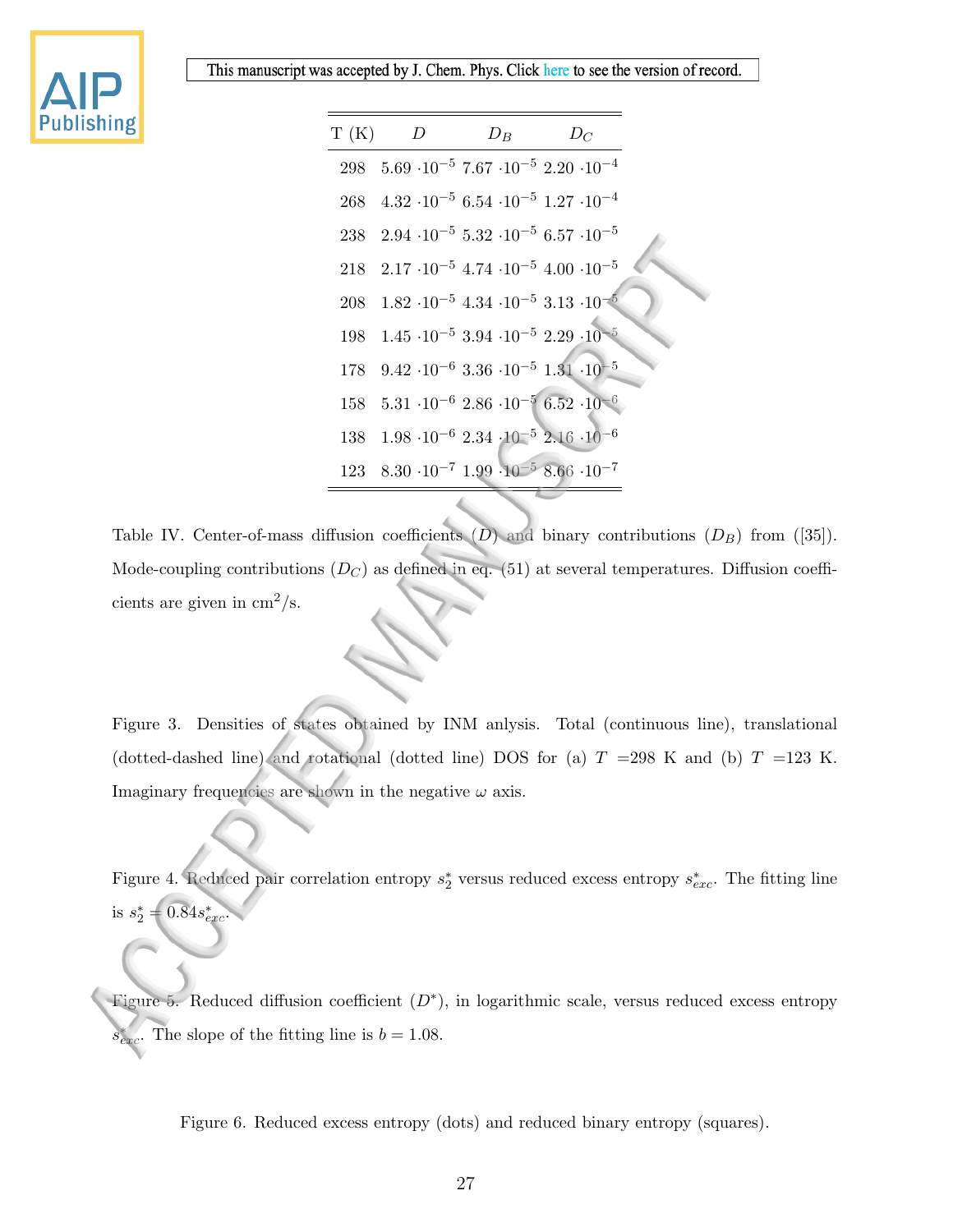

Figure 7. Reduced binary diffusivity (eq.  $(52)$ ) against reduced excess entropy  $s_B^*$  (eq.  $(53)$ ). Continuous line is a linear fit with a slope  $b_1 = 0.75$ .

Figure 8. Reduced coupling diffusivity  $D_C^*$  against  $s_{exc}^*/s_B^*$ . Continuous line is the result of a fit

to eq. (55) with  $b_2 = -12.3$ .

Figure 9. Reduced excess entropy against the fraction of unstable modes  $(f_u)$  in the translational DOS of COM. Inset: Reduced excess entropy versus  $ln(f_u)$ .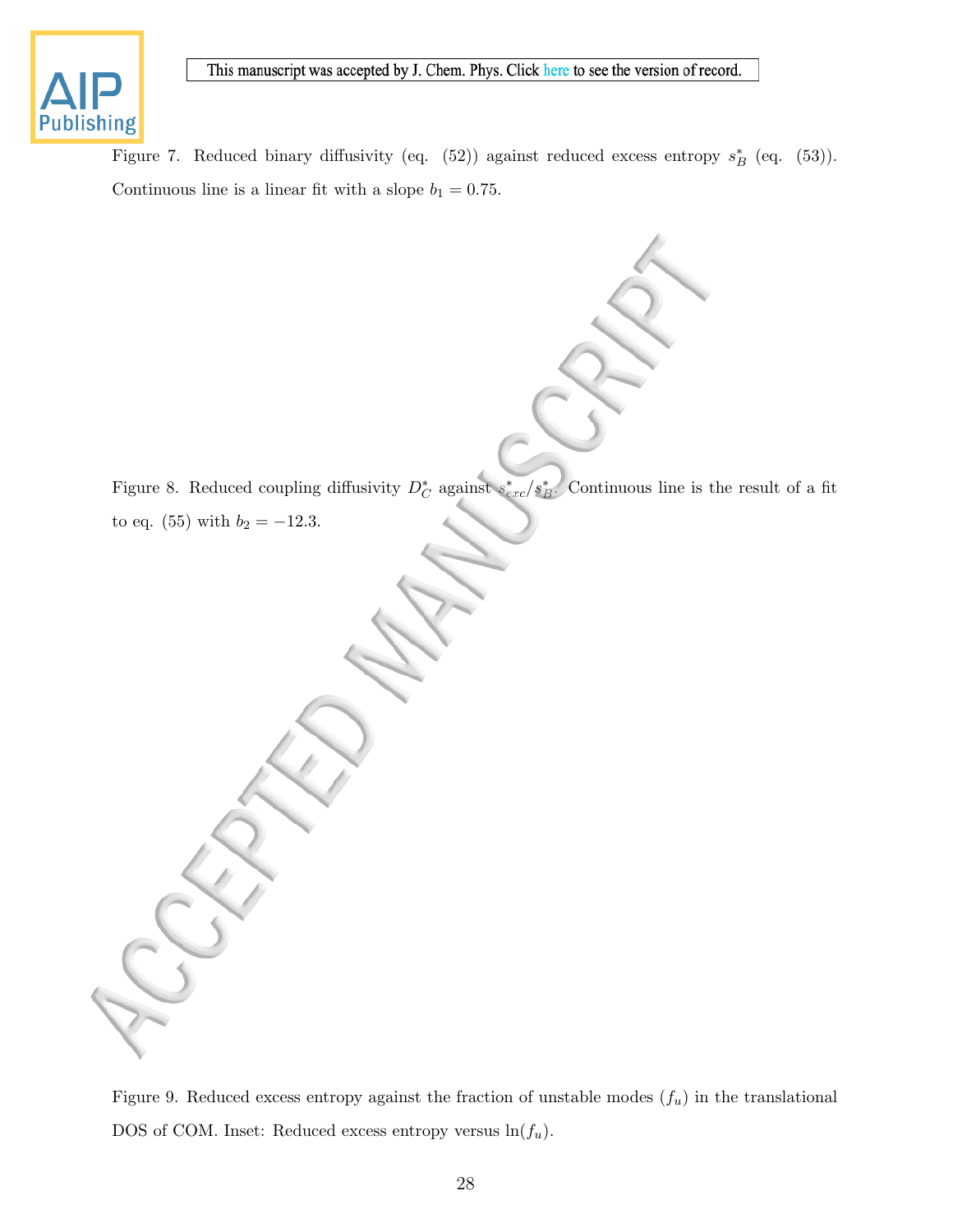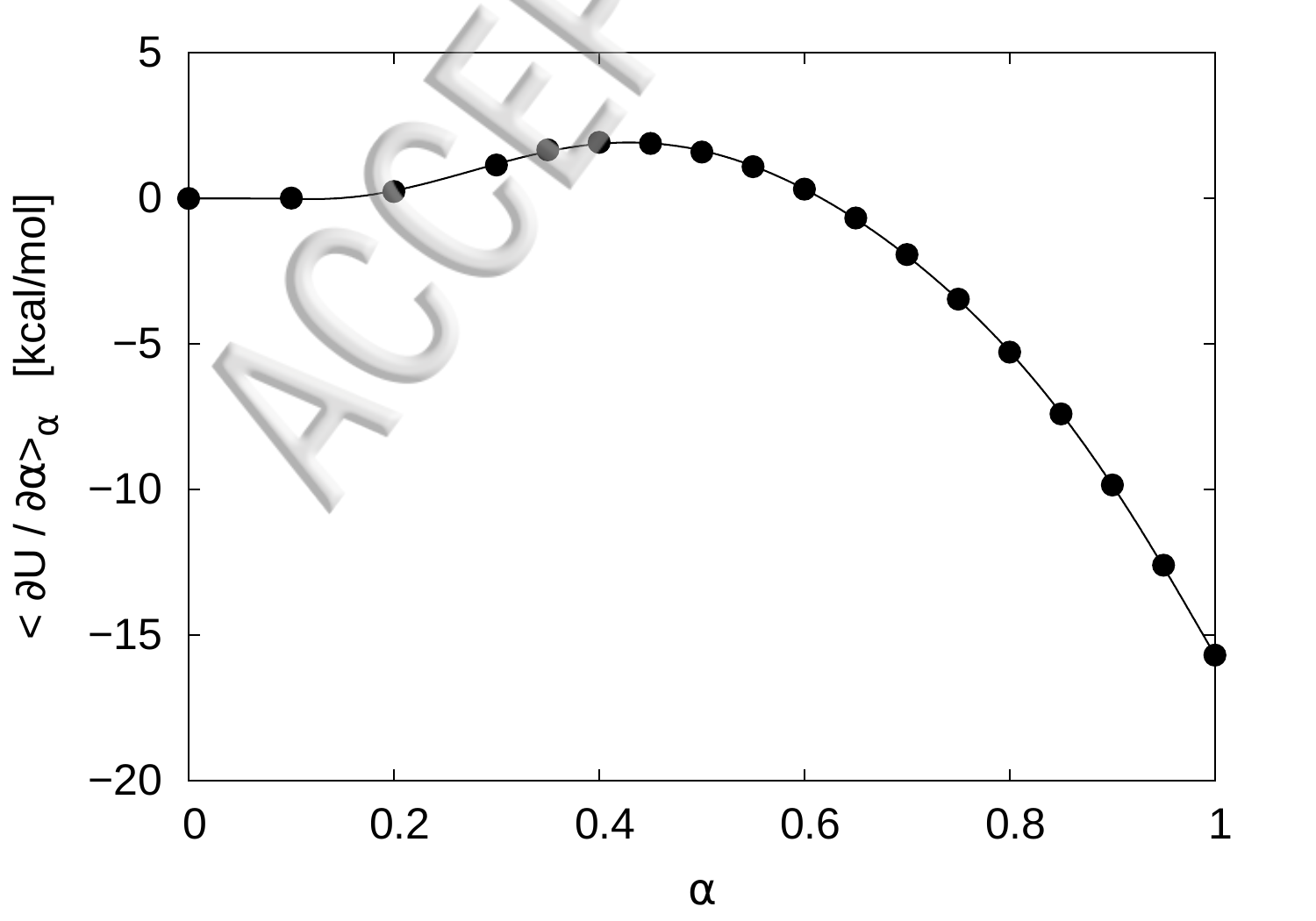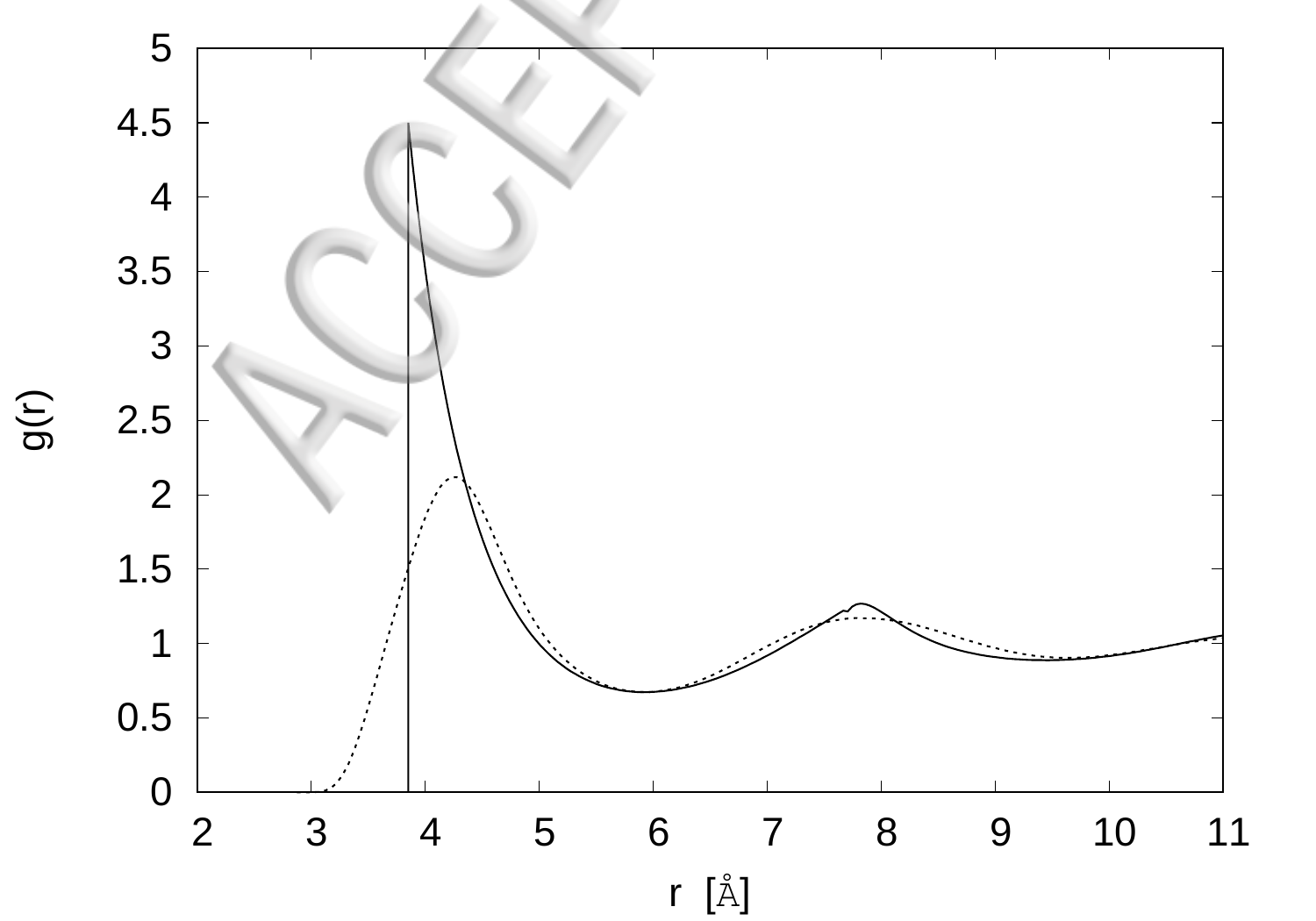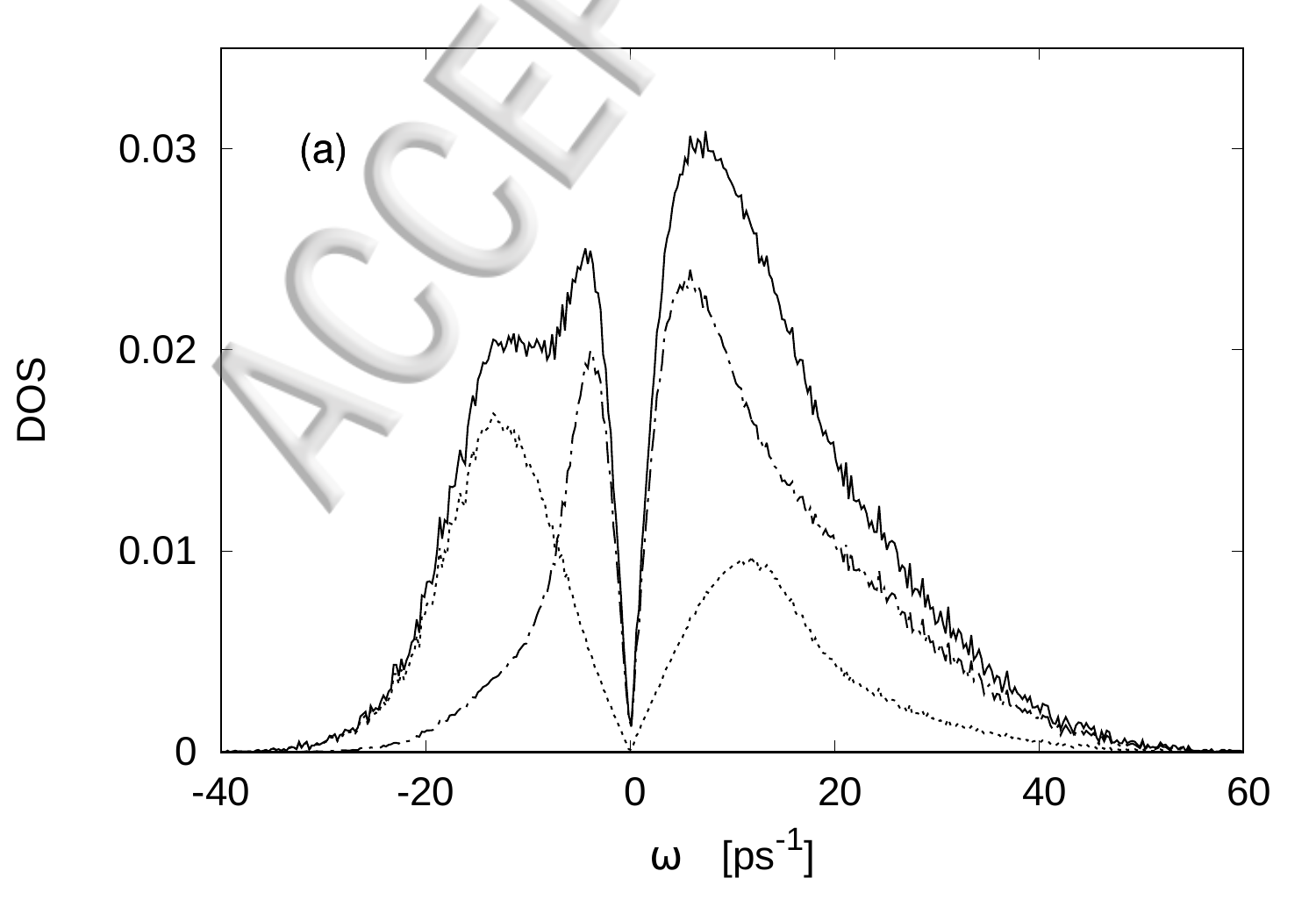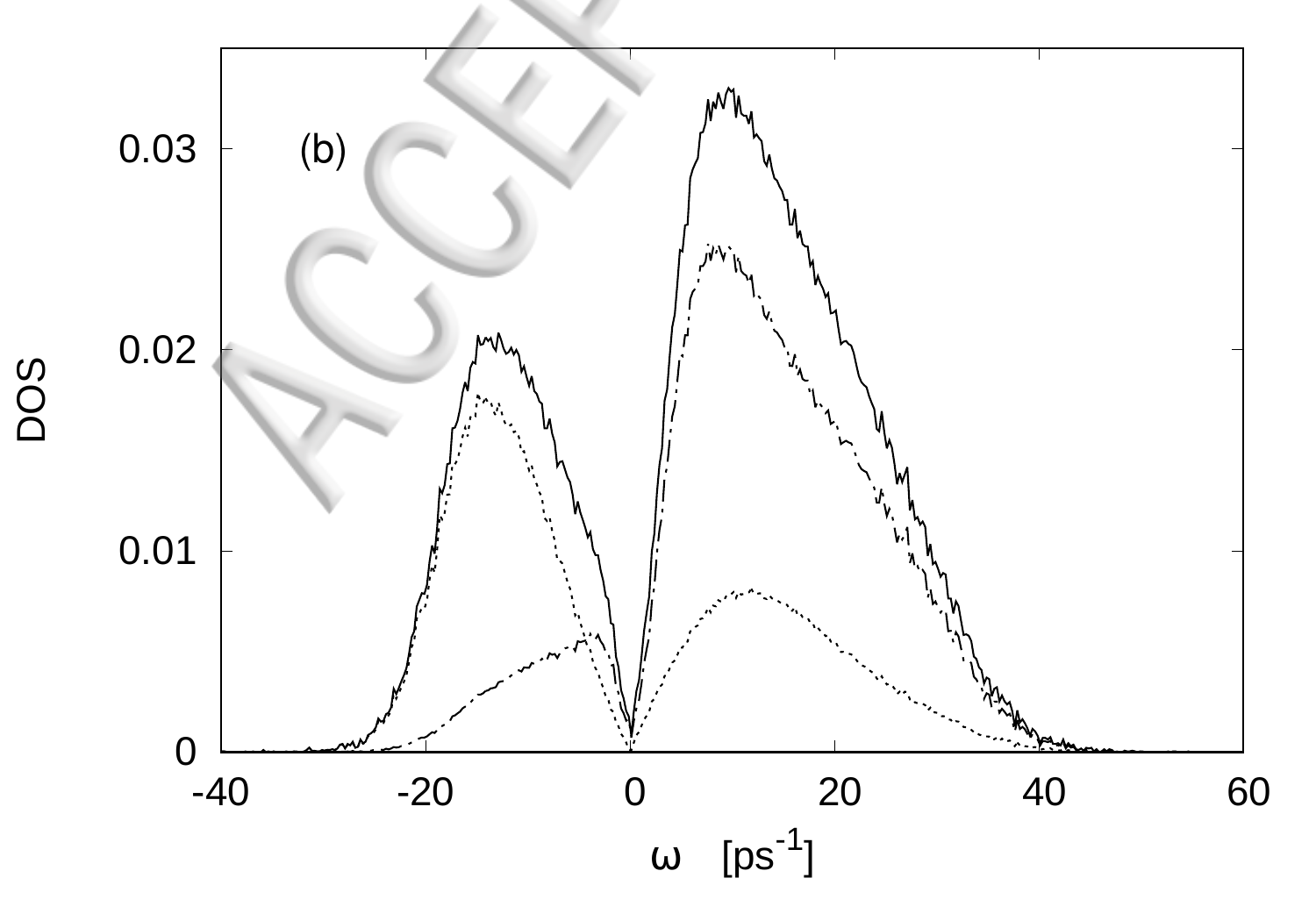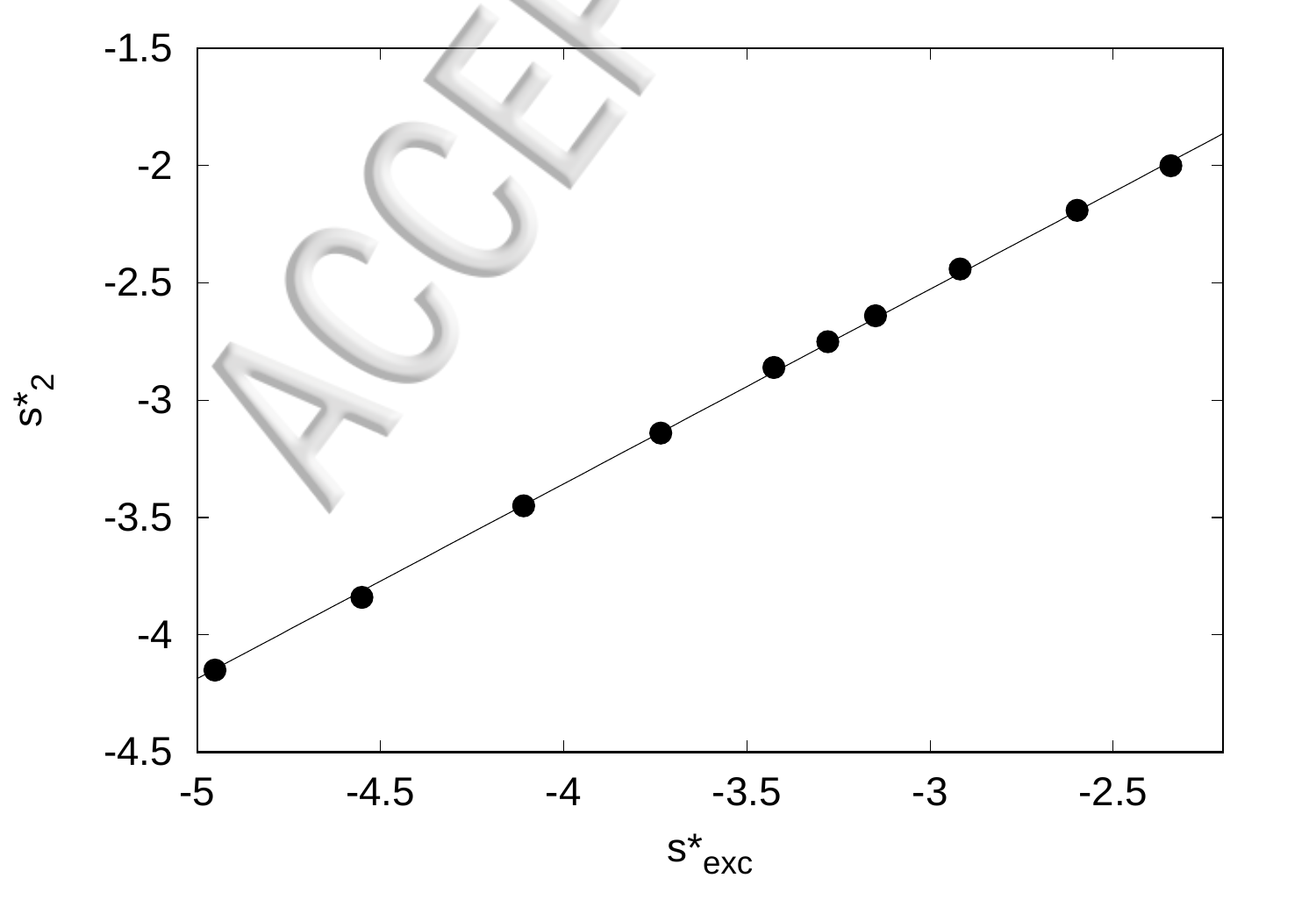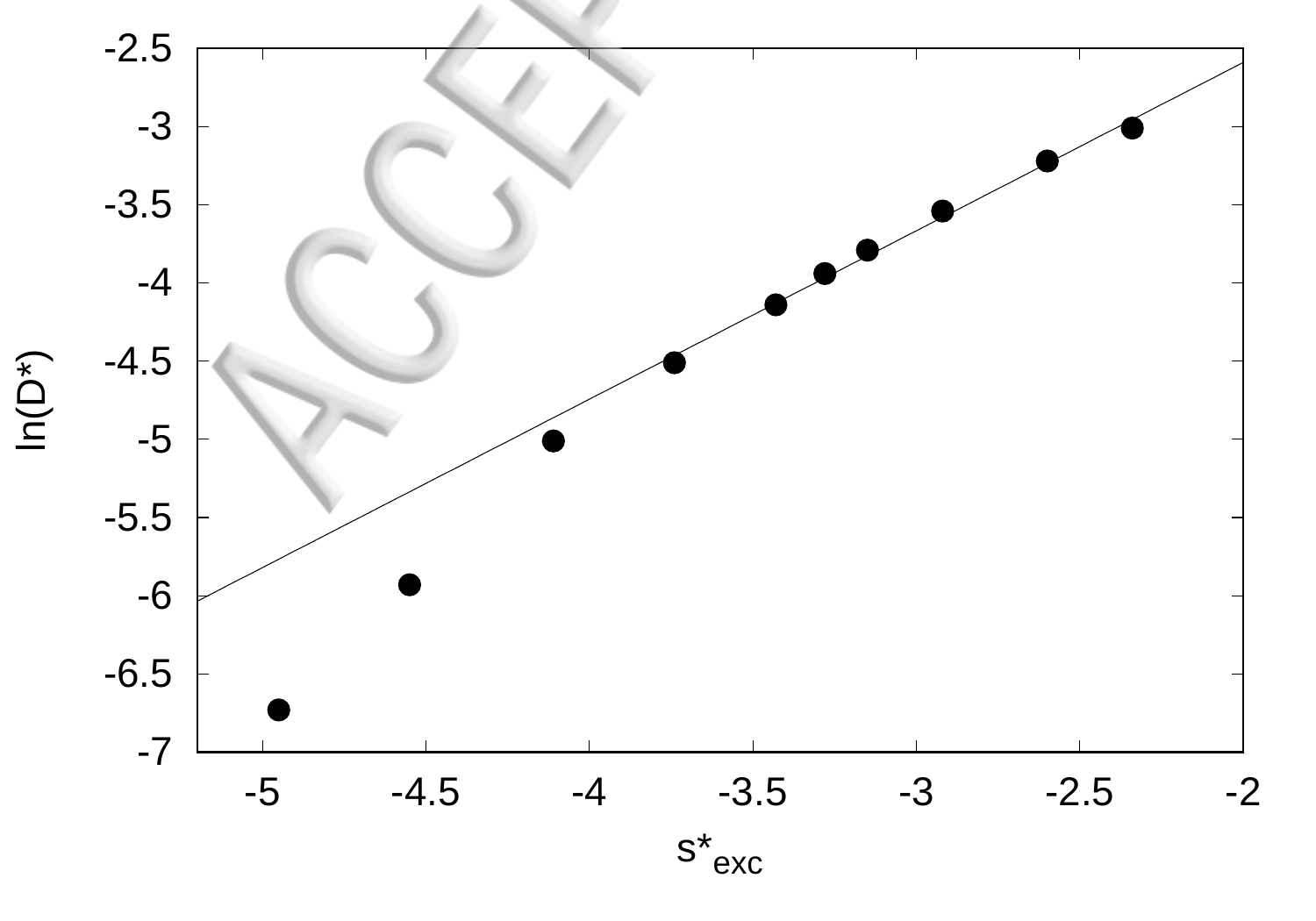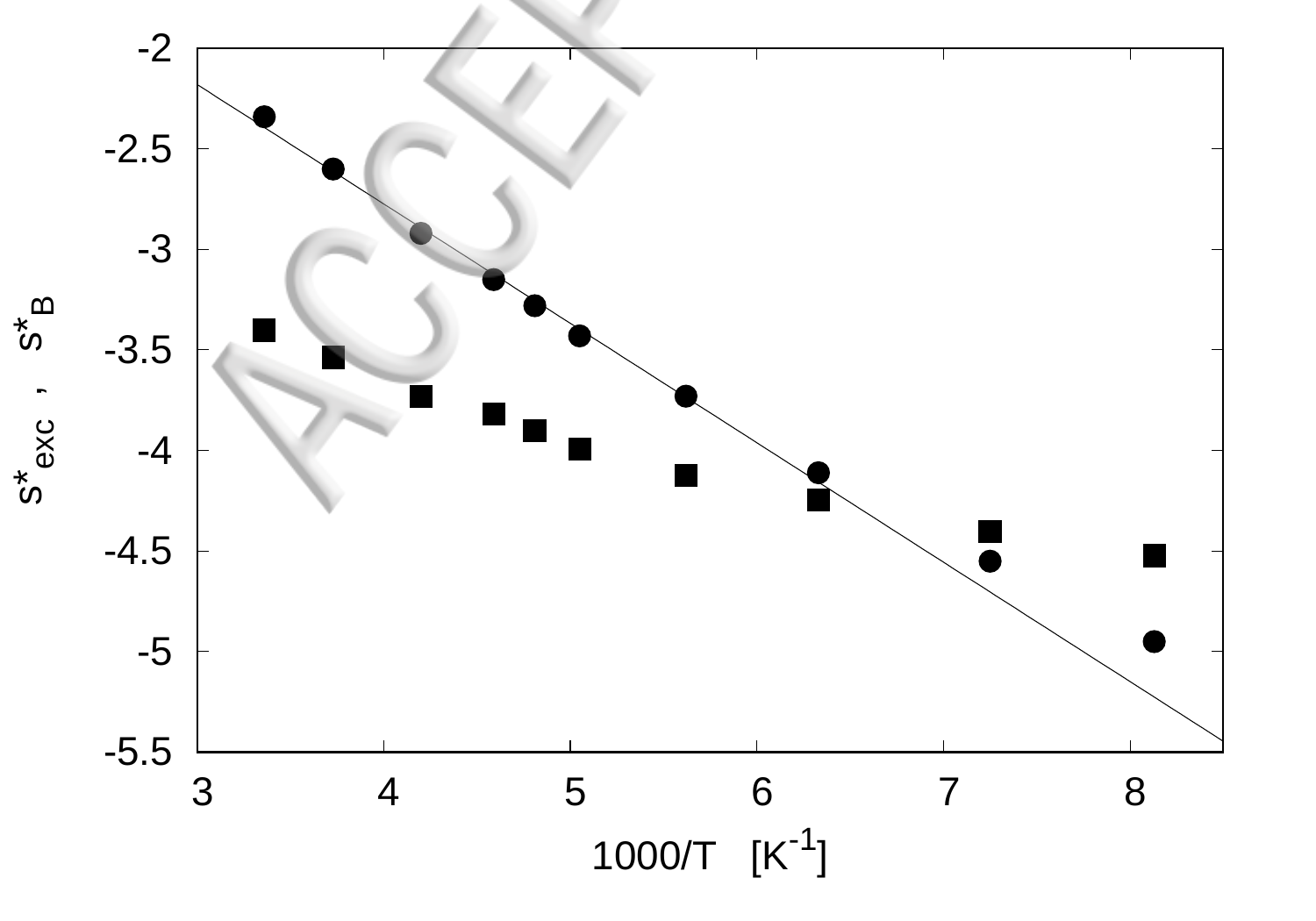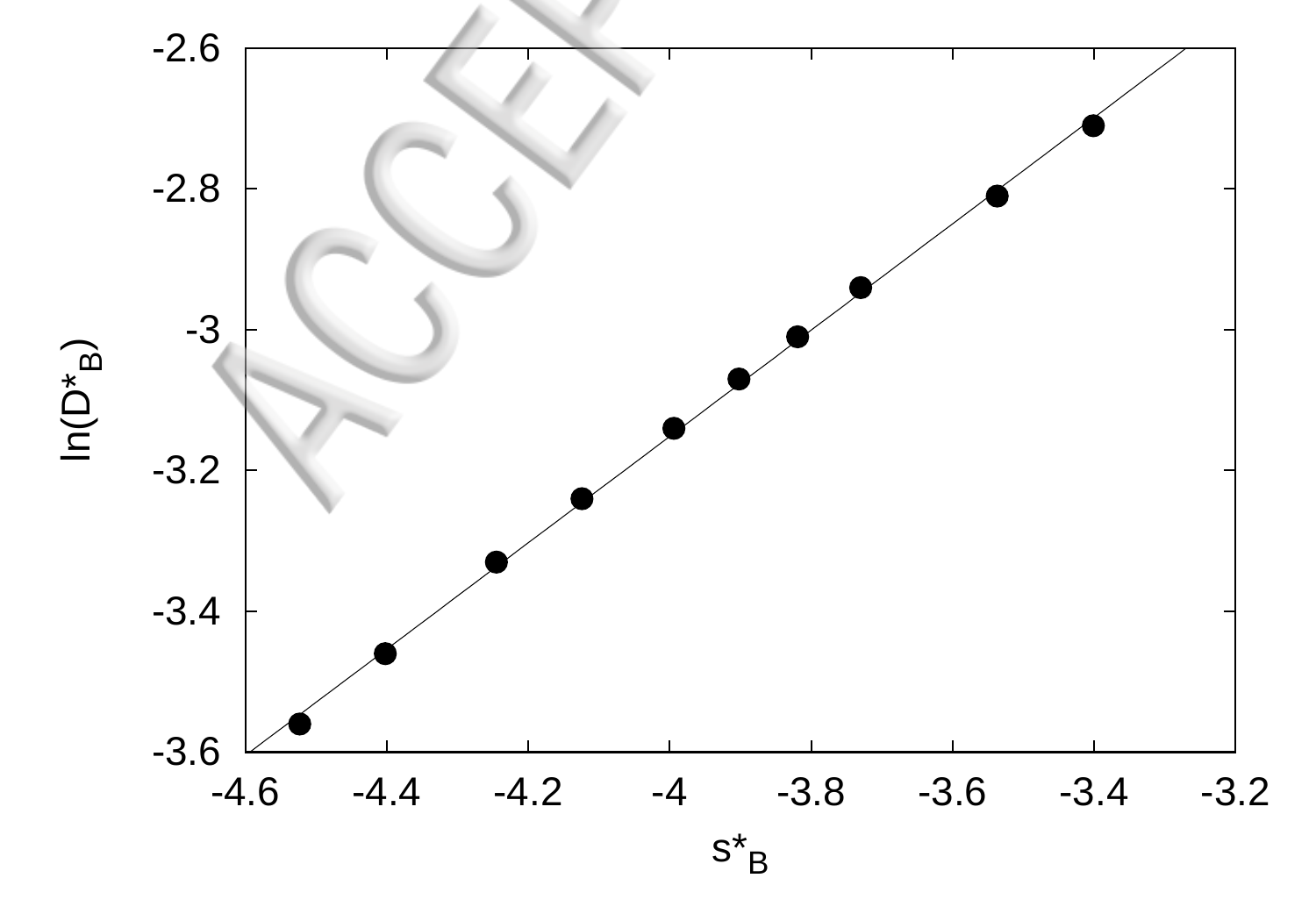